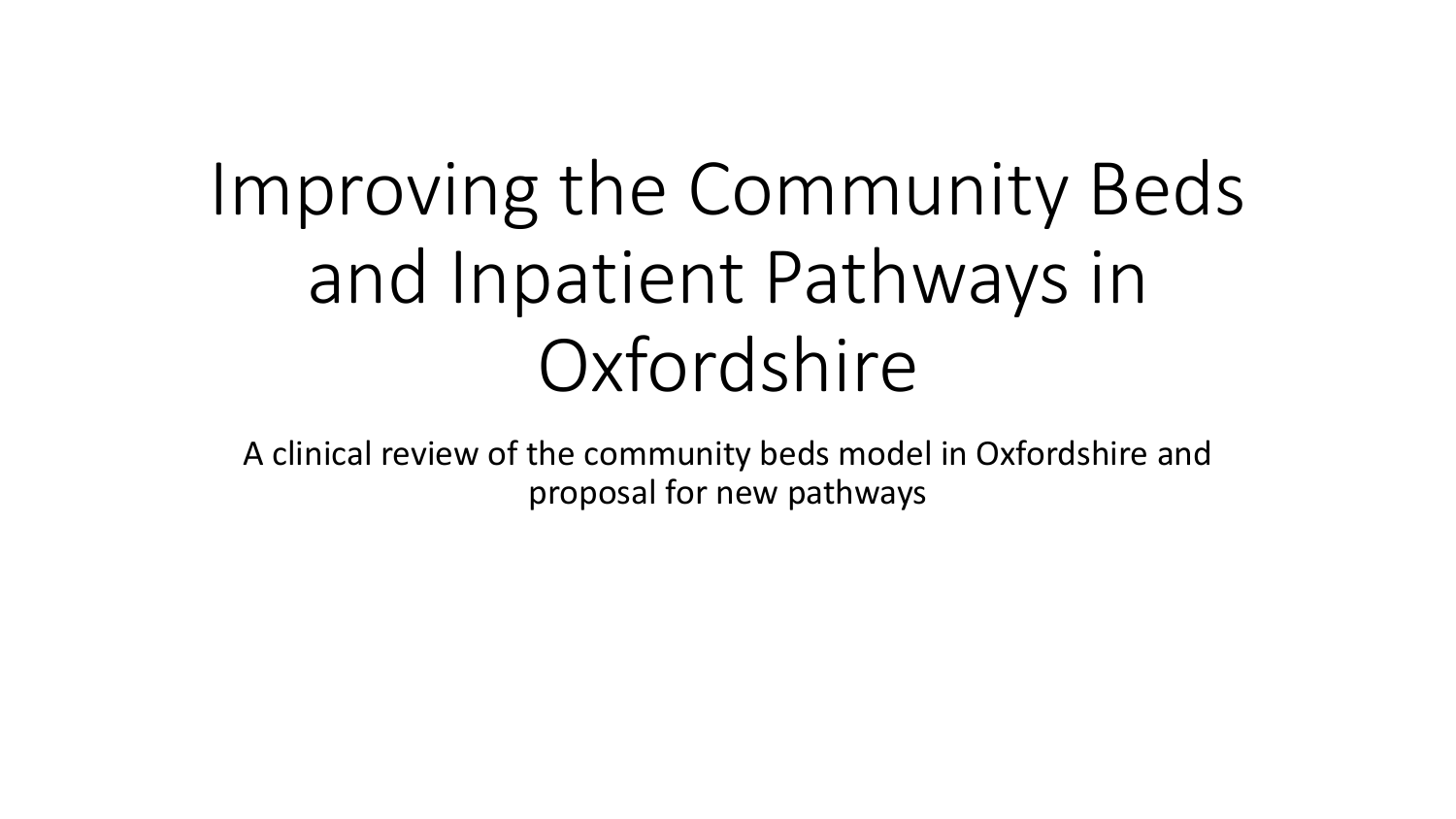### Introduction

- As part of the Oxfordshire community services strategy, a clinically led review of community beds was completed Oct-Dec 2021
- Two workshops were completed with clinical leaders and healthcare partners from across Oxfordshire
- This presentation summarises the outputs of those workshops and subsequent work to review the current clinical model and proposed community bed pathways as well as how they fit with wider community services
- Community beds provide rehabilitation and recovery for patients who no longer require treatment in an acute hospital
- Community beds aim to enable the majority of people to resume independent living more quickly
- The review considered two types of community beds in Oxfordshire;
	- inpatient wards in Community Hospitals
	- care homes short stay hub beds
- It did not include consideration of other beds based within the community such as long-term residential or nursing home placements, respite beds and hospice beds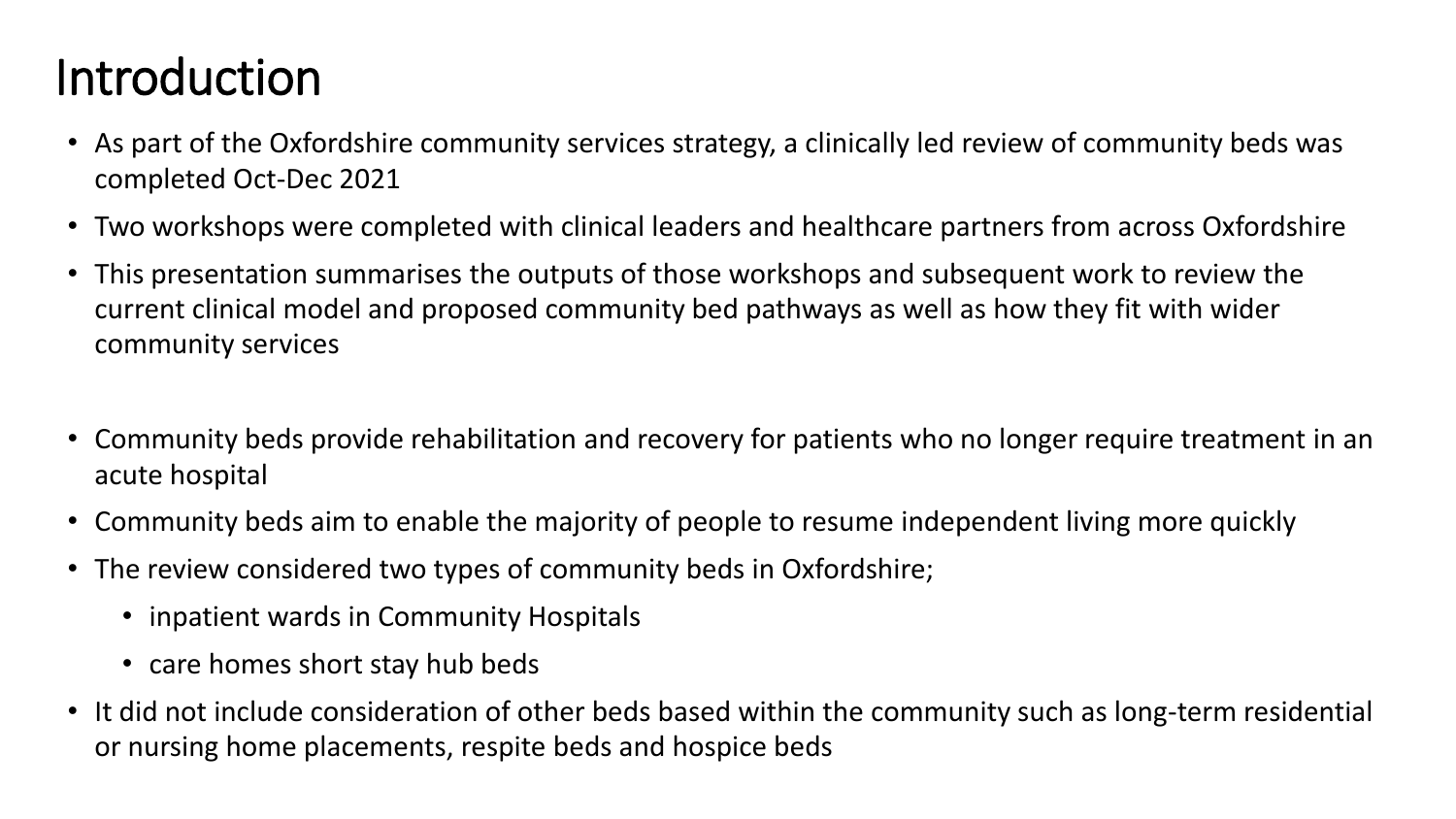# Oxfordshire's current community beds



As of December 2021, the following community beds were provided within Oxfordshire:

| <b>Community Hospitals</b>          | <b>Bed numbers</b> |  | <b>Short stay hubs</b>                                                                                                                                                                                                                                                             | <b>Bed numbers</b> |  |
|-------------------------------------|--------------------|--|------------------------------------------------------------------------------------------------------------------------------------------------------------------------------------------------------------------------------------------------------------------------------------|--------------------|--|
| <b>Abingdon</b>                     | 38                 |  | <b>Banbury Heights</b>                                                                                                                                                                                                                                                             | 17                 |  |
| <b>Abbey Ward - General</b>         | 12                 |  | <b>Chacombe Park</b>                                                                                                                                                                                                                                                               | 12                 |  |
| Abingdon - EMU (subacute)           | 6                  |  | <b>Henry Cornish House</b>                                                                                                                                                                                                                                                         | 14                 |  |
| <b>OSRU</b> (stroke rehab)          | 20                 |  | <b>Isis</b>                                                                                                                                                                                                                                                                        | 20                 |  |
| <b>Bicester - General</b>           | 12                 |  | <b>Albany</b>                                                                                                                                                                                                                                                                      | 12                 |  |
| <b>Didcot - General</b>             | 18                 |  | <b>The Close</b>                                                                                                                                                                                                                                                                   | 15                 |  |
| <b>Oxford (City Comm) - General</b> | 15                 |  | <b>Chiltern Court</b>                                                                                                                                                                                                                                                              | $\overline{7}$     |  |
| <b>Wantage (temporarily closed)</b> | $\Omega$           |  | <b>Total</b>                                                                                                                                                                                                                                                                       | 97                 |  |
| <b>Wallingford</b>                  | 18                 |  | It is important to note that the<br>number of beds 'open' on a ward<br>and the corresponding staffing<br>ratios of medics, nurses and<br>therapists per patient fluctuate by<br>small amount each week and are<br>continuously monitored and<br>adjusted to ensure patient safety. |                    |  |
| <b>General</b>                      | 16                 |  |                                                                                                                                                                                                                                                                                    |                    |  |
| <b>End of life</b>                  | $\overline{2}$     |  |                                                                                                                                                                                                                                                                                    |                    |  |
| <b>Witney</b>                       | 33                 |  |                                                                                                                                                                                                                                                                                    |                    |  |
| Linfoot - General                   | 8                  |  |                                                                                                                                                                                                                                                                                    |                    |  |
| Linfoot - Bariatric                 | 4                  |  |                                                                                                                                                                                                                                                                                    |                    |  |
| <b>Wenrisc - EMU (subacute)</b>     | $\overline{4}$     |  |                                                                                                                                                                                                                                                                                    |                    |  |
| <b>Wenrisc-General</b>              | 16                 |  |                                                                                                                                                                                                                                                                                    |                    |  |
| <b>Total</b>                        | 134                |  |                                                                                                                                                                                                                                                                                    |                    |  |

| <b>Inity Hospitals</b>      | <b>Bed numbers</b> | <b>Short stay hubs</b>     | <b>Bed numbers</b> |
|-----------------------------|--------------------|----------------------------|--------------------|
| <b>on</b>                   | 38                 | <b>Banbury Heights</b>     | 17                 |
| <b>Abbey Ward - General</b> | 12                 | <b>Chacombe Park</b>       | 12                 |
| Abingdon – EMU (subacute)   | 6                  | <b>Henry Cornish House</b> | 14                 |
| <b>OSRU (stroke rehab)</b>  | 20                 | <b>Isis</b>                | 20                 |
| r – General                 | 12                 | <b>Albany</b>              | 12                 |
| - General                   | 18                 | <b>The Close</b>           | 15                 |
| (City Comm) - General       | 15                 | <b>Chiltern Court</b>      | 7                  |
| e (temporarily closed)      | $\mathbf{0}$       | <b>Total</b>               | 97                 |

It is important to note that the number of beds 'open' on a ward and the corresponding staffing ratios of medics, nurses and therapists per patient fluctuate by a small amount each week and are continuously monitored and adjusted to ensure patient safety.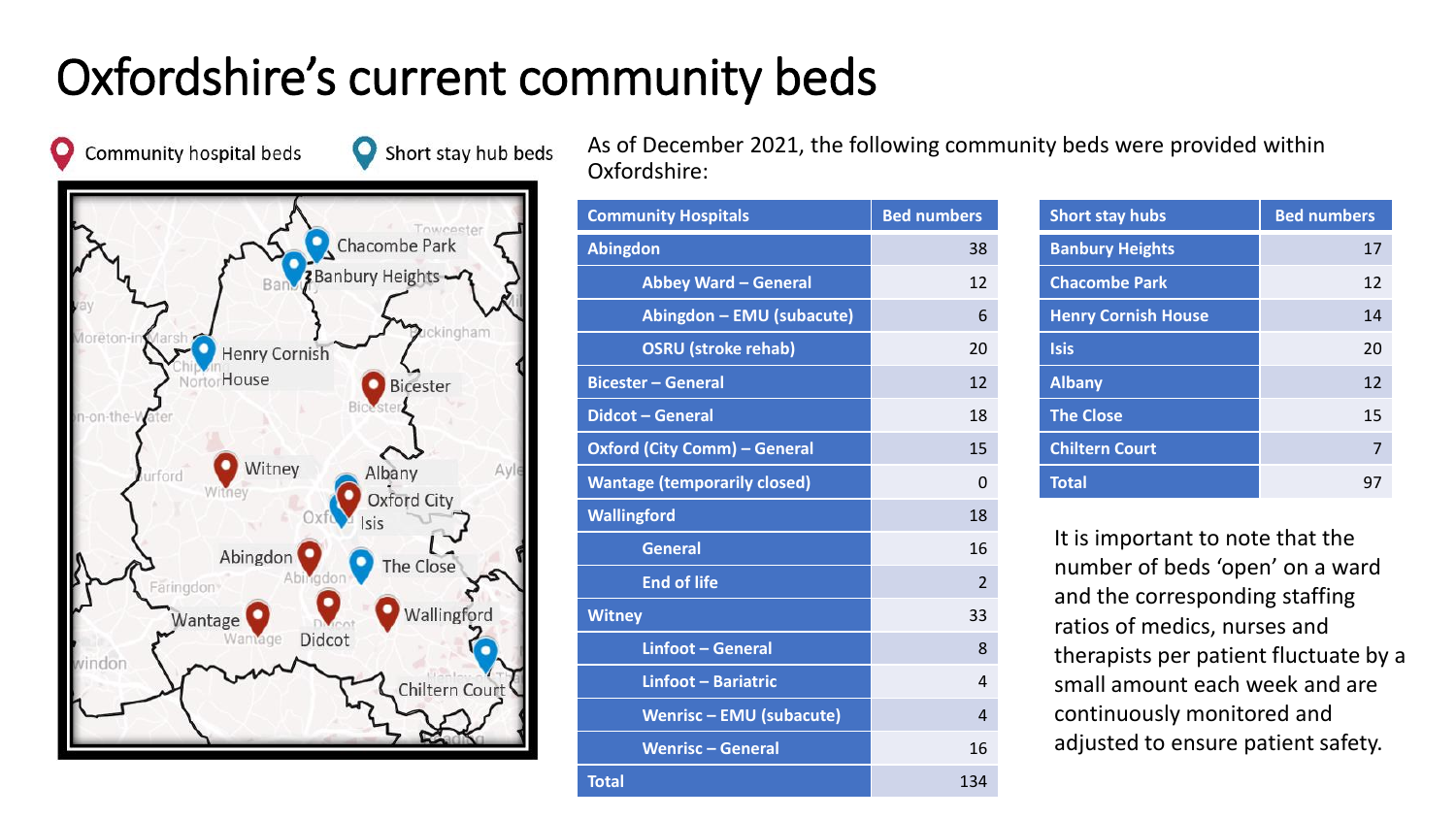How are community beds currently used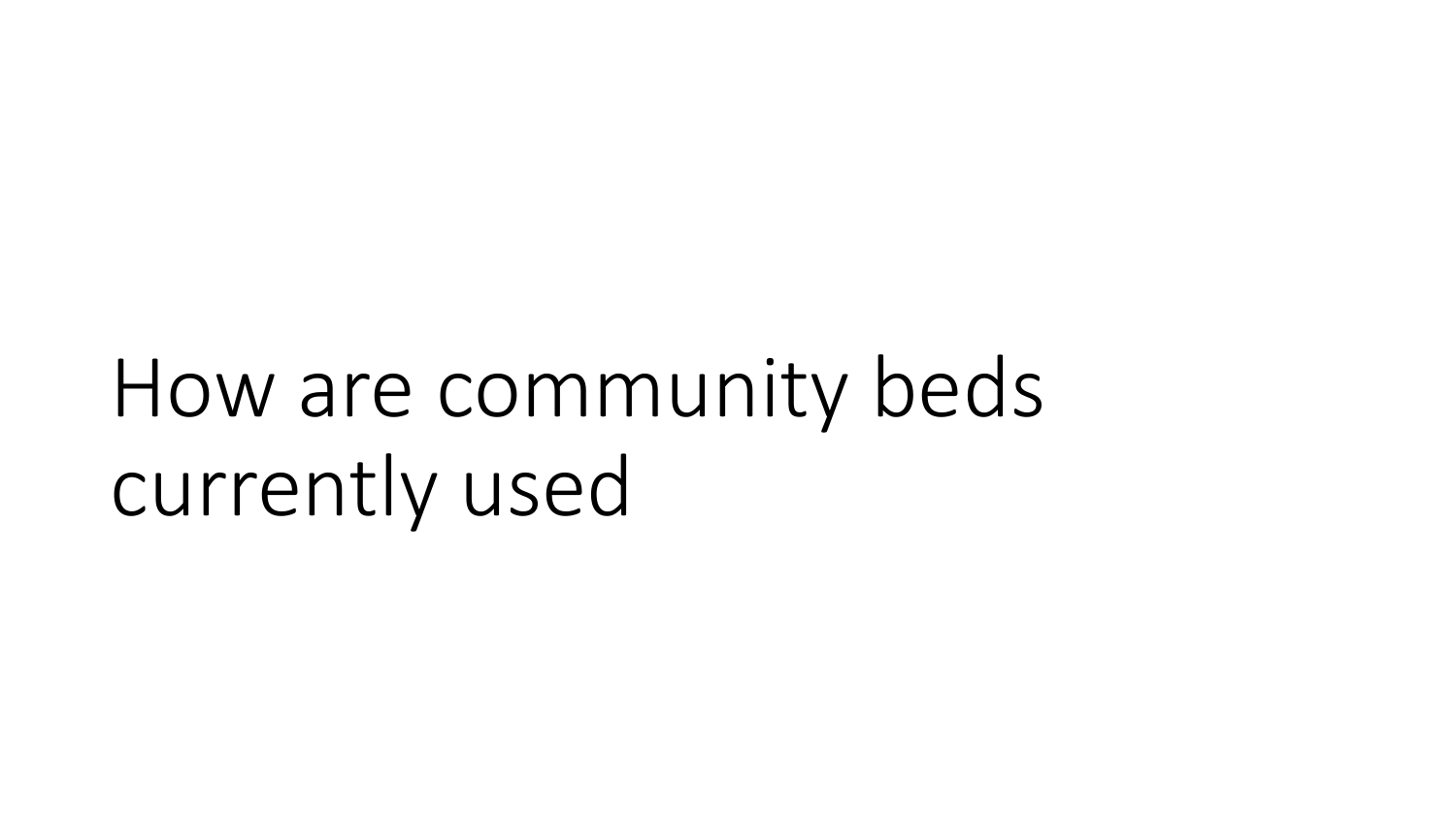# The community bed census

As part of the clinical review a snapshot review (census) of patients across all community hospital wards & hub beds was completed to understand:

- Admission reason
- Types of need, diagnoses & complexity
- Who is supporting the patient and how
- Optimal use of beds and alternative settings for patient care

The census was carried out October to November 2021 across all community hospital wards and hub beds within Oxfordshire.

The community hospital wards were reviewed by clinical leads including the Community Services AHP lead and area service manager for hospitals and the hub bed review was completed by Liaison Hub Senior Nurses and Therapists.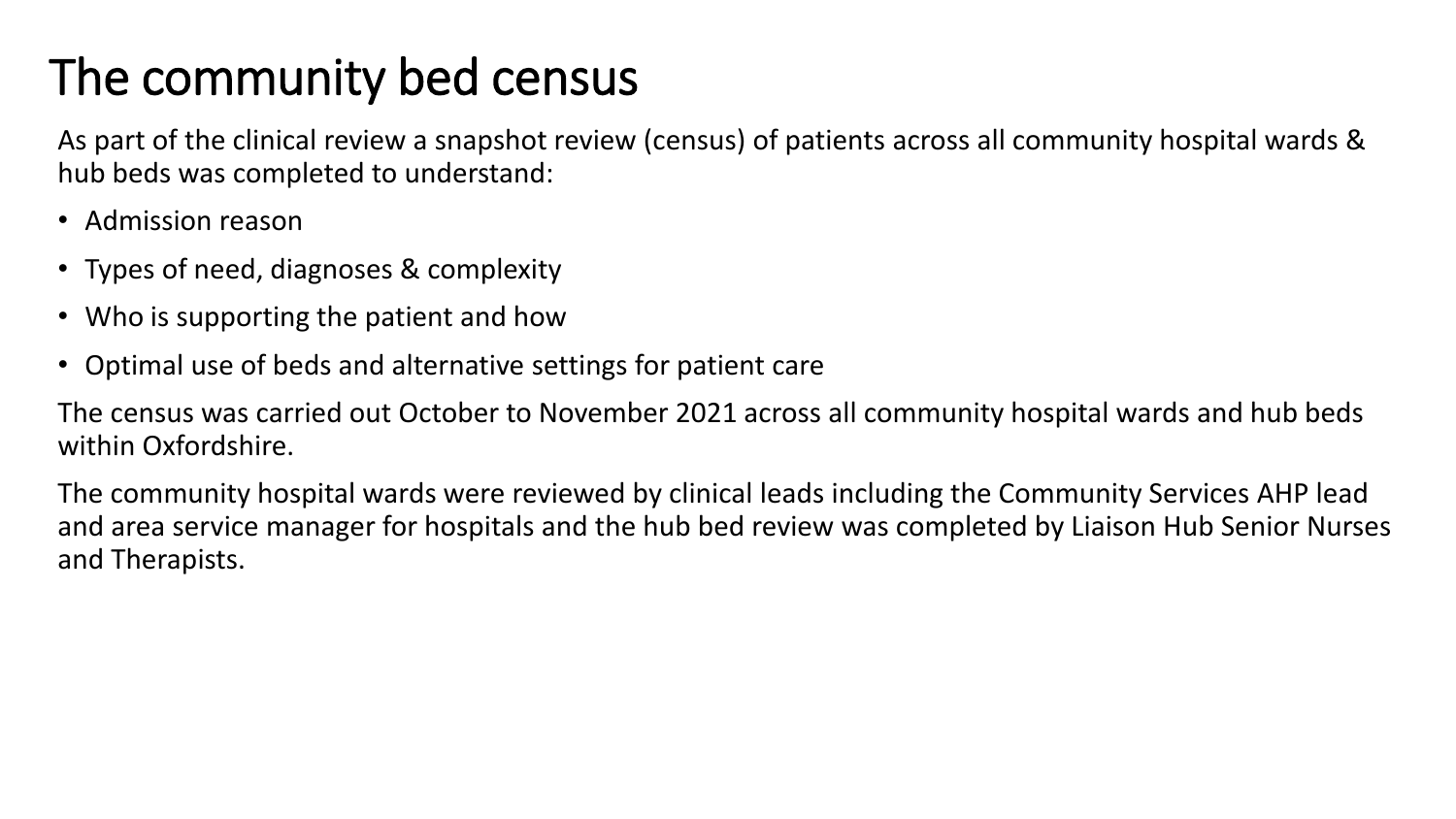### Reason for admission – main clinical diagnosis



Across both community hospitals and hub beds the most common clinical diagnosis was frailty followed by falls. In community hospitals there were also a high proportion of patients with fractures. Patients in both settings also had a high level of confusion.

In addition to the main diagnoses noted here there were for all patients a total of:

- 218 additional community hospital diagnoses recorded
- 118 additional hub bed diagnoses recorded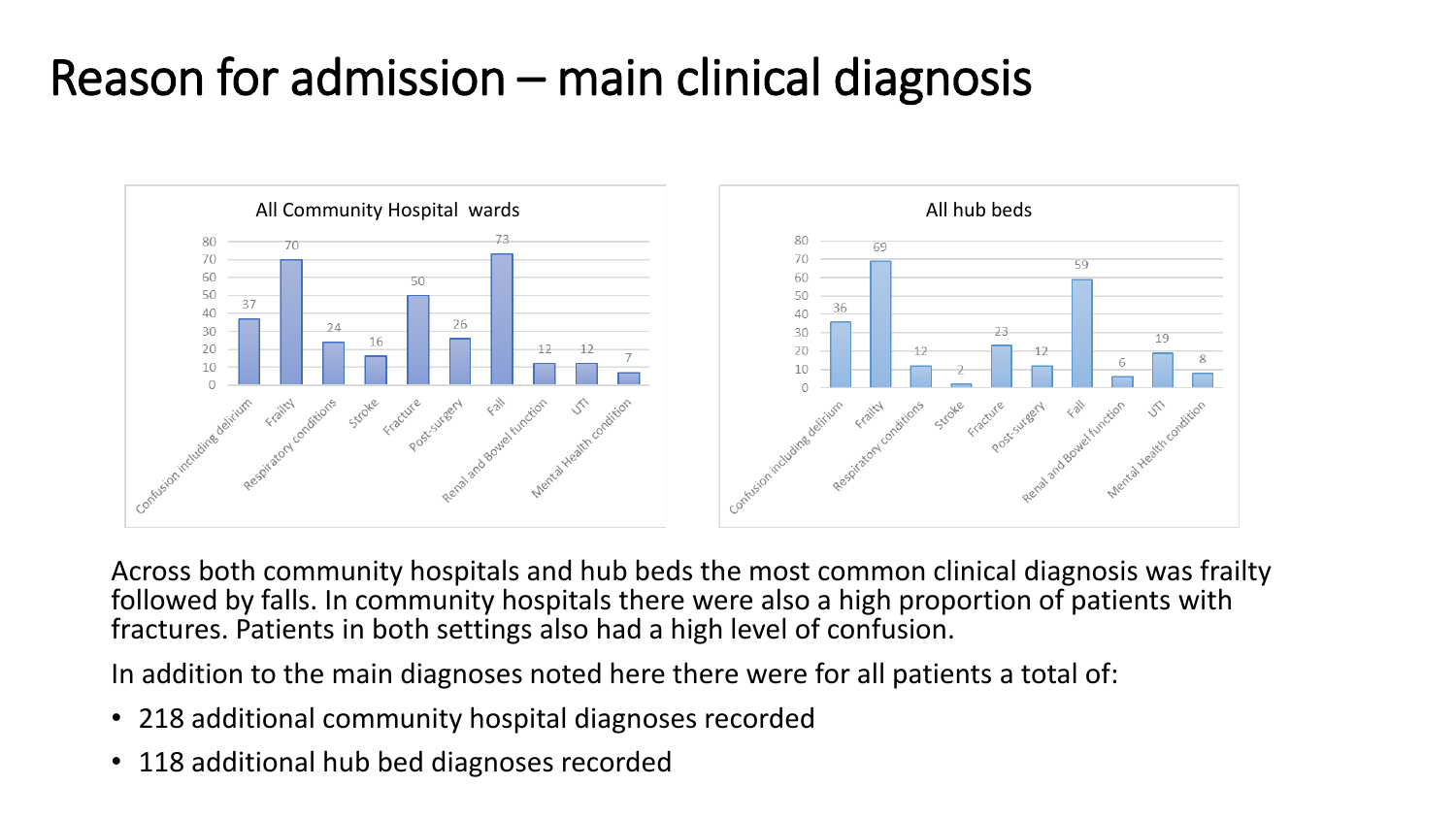### What are the main needs patients have?



- In addition to the main diagnoses noted here there were for all patients a total of:
	- 31 additional community hospital needs recorded
	- 36 additional hub bed needs recorded
- In all settings the most common patient needs were relating to mobility and toileting.
- This aligns rehabilitation most commonly provided to address mobility and personal care to enable functional independence.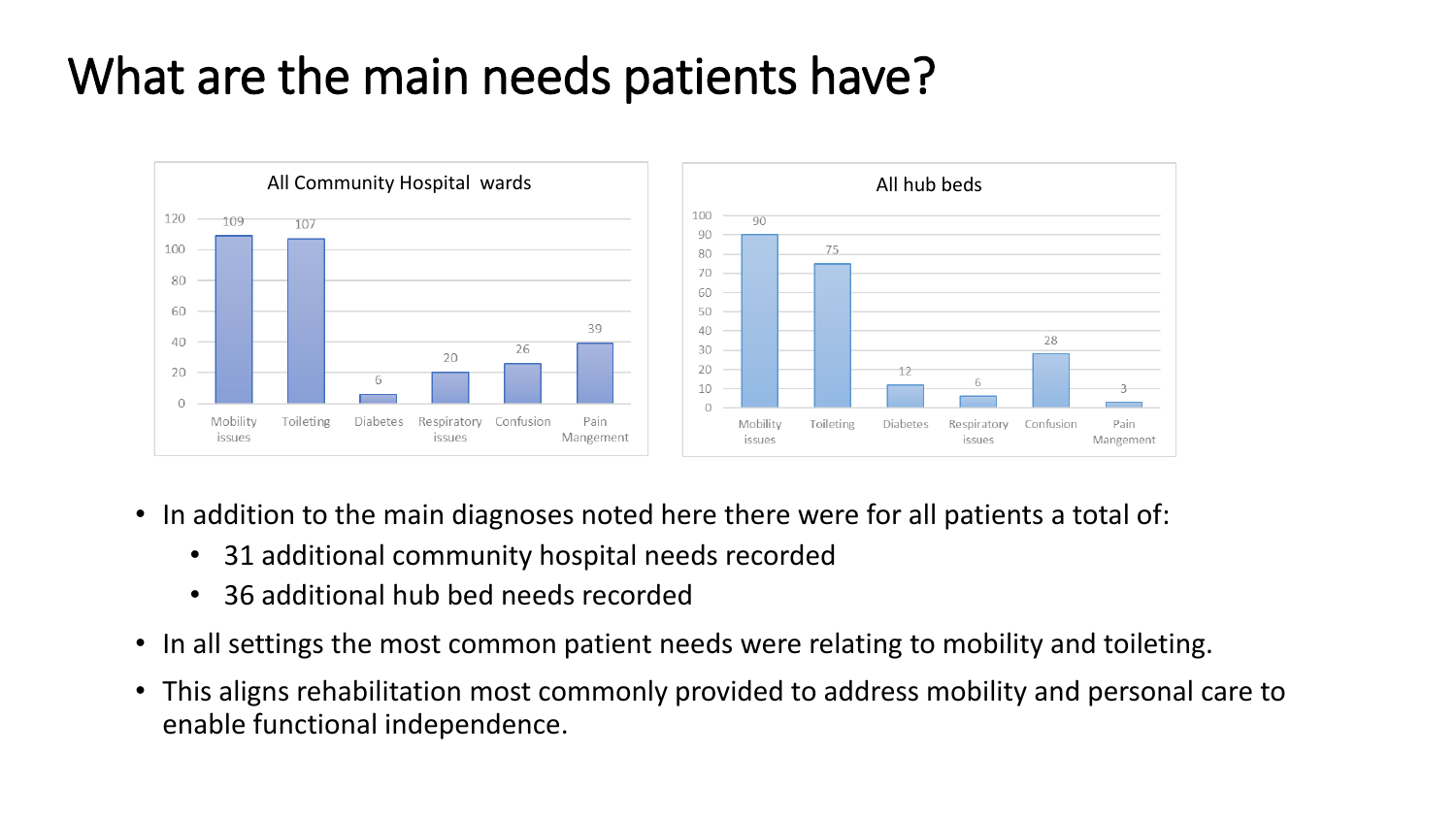# Staffing support



- All Community hospital patients were receiving support from Health care assistants, Registered nurse, Occupational therapist, Physiotherapist, Rehabilitation assistant & Patient flow team.
- Medical cover was divided between GP & consultant. In addition, but not captured in the census, medical cover is also provided by Advanced Clinical Practitioners in Didcot, Bicester and City.



- Due to staffing limitations, Therapists within Hub beds are expected to work across disciplines e.g. Physio providing Occupational Therapy and vice versa
- All Hub bed medical cover is provided by GPs however some patients are supported by Ambulatory Outreach Team or the Ambulatory Units at the JR and Horton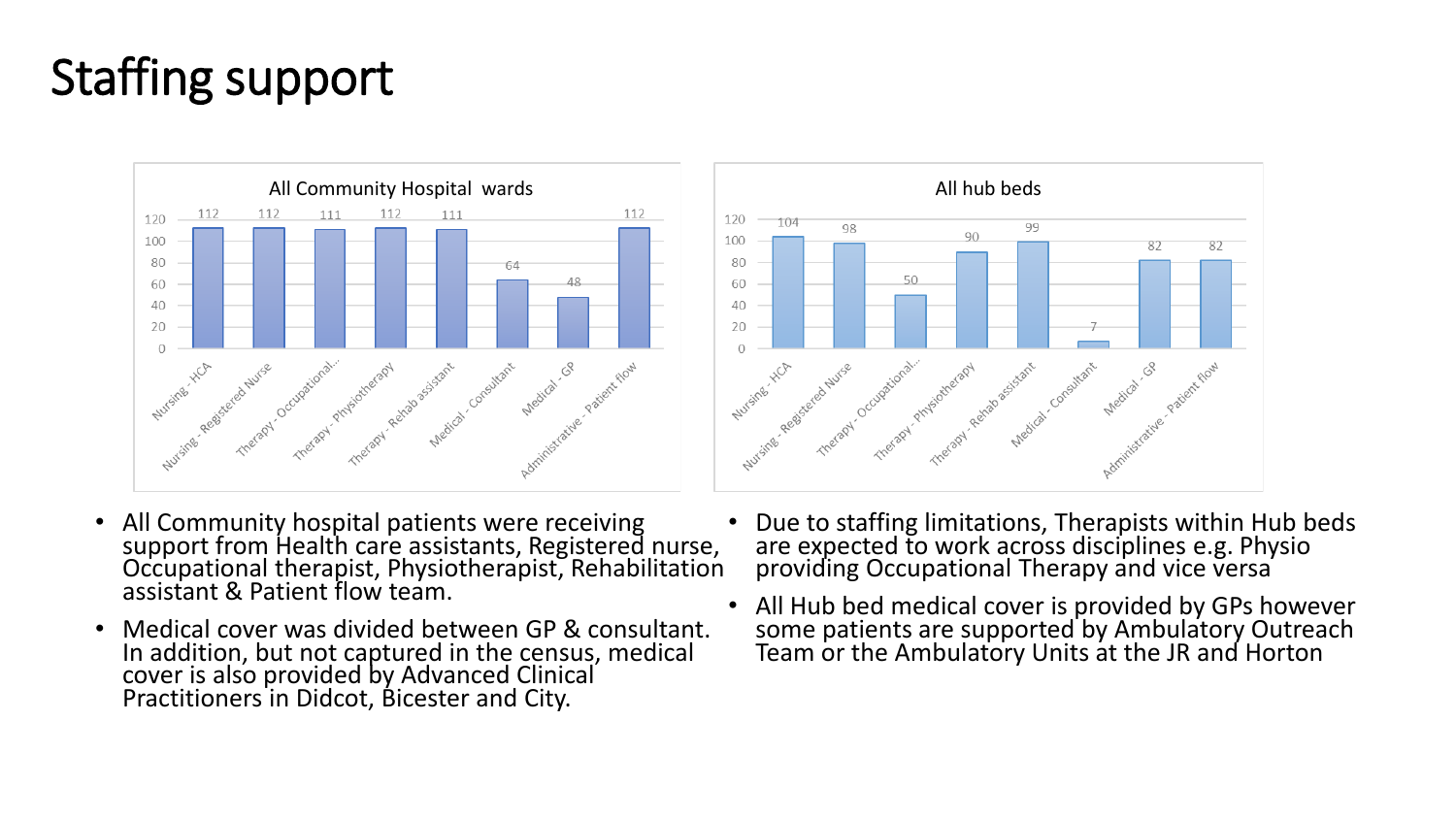# Which patients are using community hospital beds?

The location patients are admitted to is currently determined based on their needs combined with the availability of a bed within their local community hospital. Preference will always be given to a patient being placed closer to home, however, there are a number of factors which may influence which ward they are admitted to. The below maps show the home location of those admitted to community hospital beds between April and October 2021.





Bicester



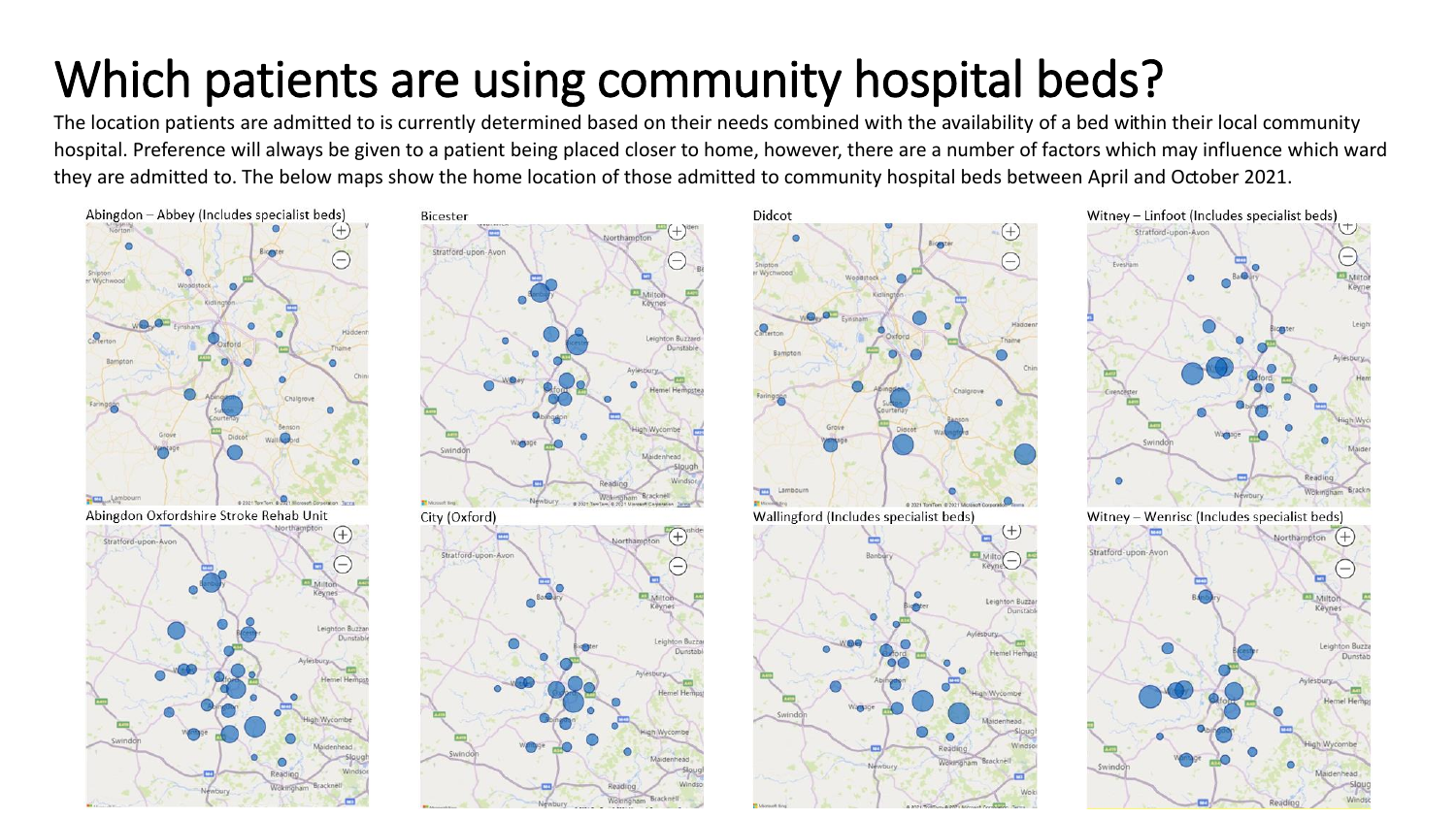National best practice and evidence on the role of community beds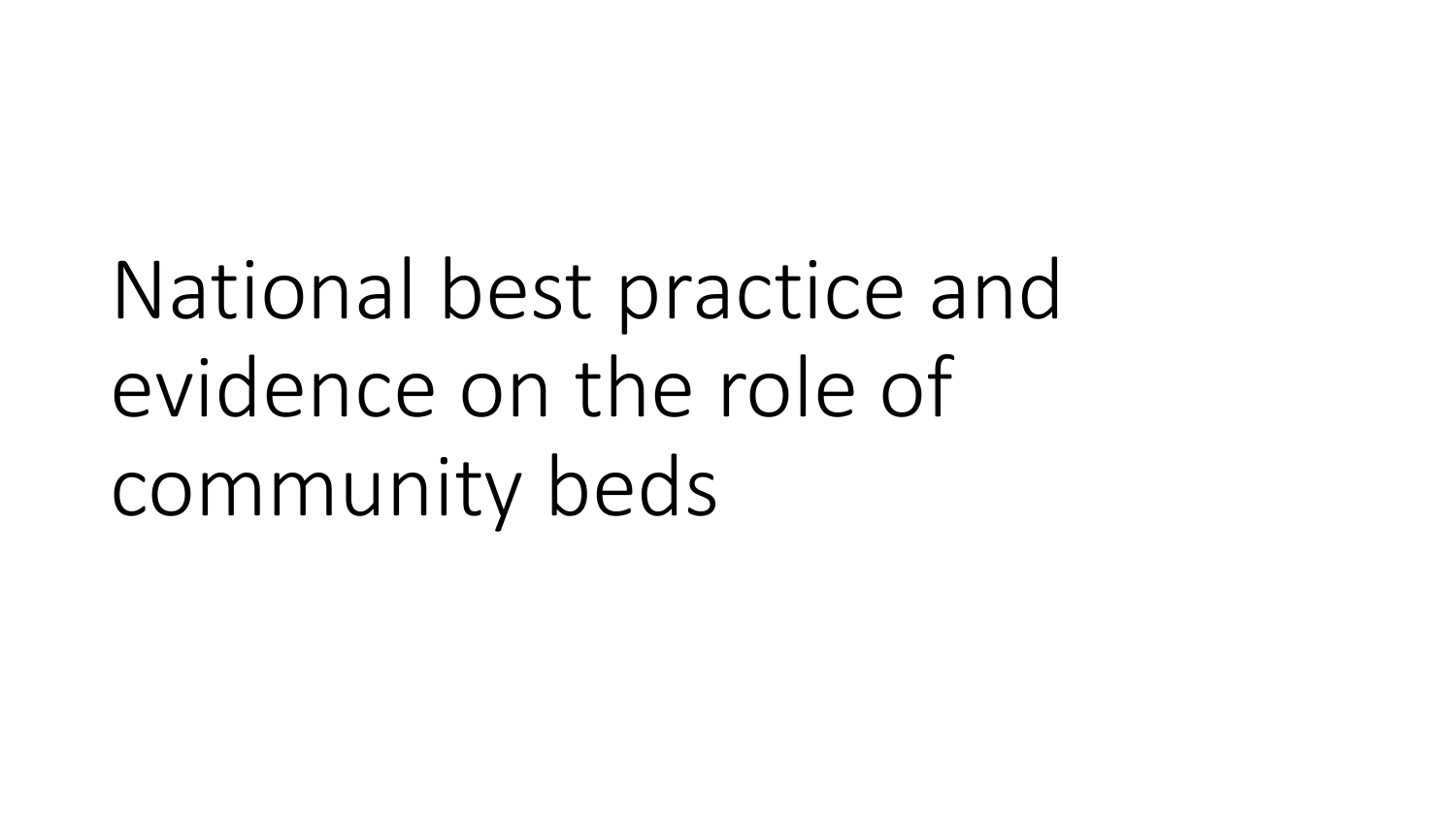# Home first

- '[Home First](https://www.england.nhs.uk/urgent-emergency-care/reducing-length-of-stay/reducing-long-term-stays/home-first/)' is the national NHS policy ambition to help older people receive care and assessment in their own homes wherever possible.
- A study carried out by the Better care support programme (available at [reducingdtoc.com\)](http://www.reducingdtoc.com/) found that on average, 27% of the 10,400 individuals studied were declared to be medically fit for discharge yet remained in hospital. When these patients got discharged, in 92% of these cases, the setting was providing a more intense level of care than required to maximise the individual's independence.
- It is widely accepted that most people want to leave hospital as quickly as possible and return to the living arrangements they enjoyed prior to their admission with the highest level of independence, wellbeing and quality of life possible, given the circumstances.
- Staff caring for people also want them to be discharged to the right place, in the right way, at the right time.
- A hospital is a good place to be when you are acutely unwell, but it can also bring its own risks. In every hospital admission, there is a risk of picking up an infection. For the more vulnerable, being in hospital can mean:
	- losing confidence in the ability to live independently
	- losing the continuity of whatever care packages are in place
	- losing mobility
- Older patients can often experience confusion and disorientation in an unfamiliar environment so the home first approach proposes where an individual is able to return home safely, they should be supported to do this rather than remaining in a hospital bed.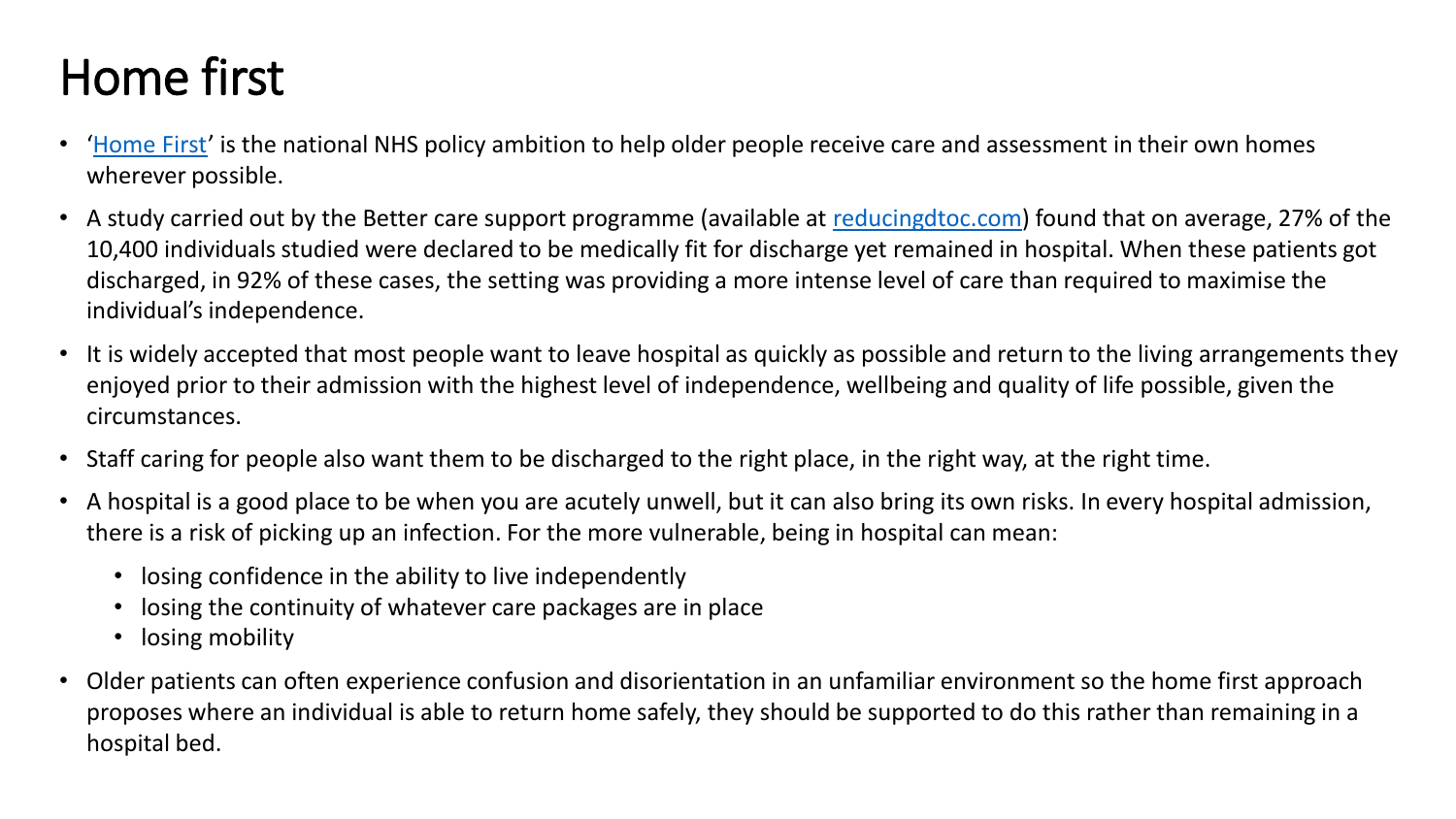## John Bolton pathway principles

Professor John Bolton completed a review across seven health and care communities between July 2020 and June 2021 to improve their local arrangements on hospital discharge with a focus on the needs of older people. Building on this he identified shared learning to consider how to bring together services to improve patient discharge processes.

Oxfordshire healthcare system is committed to meeting targets around patient discharge as set out by John Bolton.

Within this work he concluded that the bedded facility whether in a care home or a community hospital should have as its main purpose the support for people to return home. Without this focus there is little prospect of Pathway 2 delivering desired outcomes and short-term placements are likely to become permanent.

As a guide he identified the following proportions for each 'discharge pathway':

- Pathway 0 (Patient returns home with no support) 50%
- Pathway 1 (Patient returns home with additional support) 45%
- Pathway 2 (Patient admitted to community rehabilitation bed) 4 %
- Pathway 3 (Patient admitted to long term care) 1%

https://ipc.brookes.ac.uk/files/publications/Some\_key\_messages\_around\_hospital\_transfers\_of\_care.pdf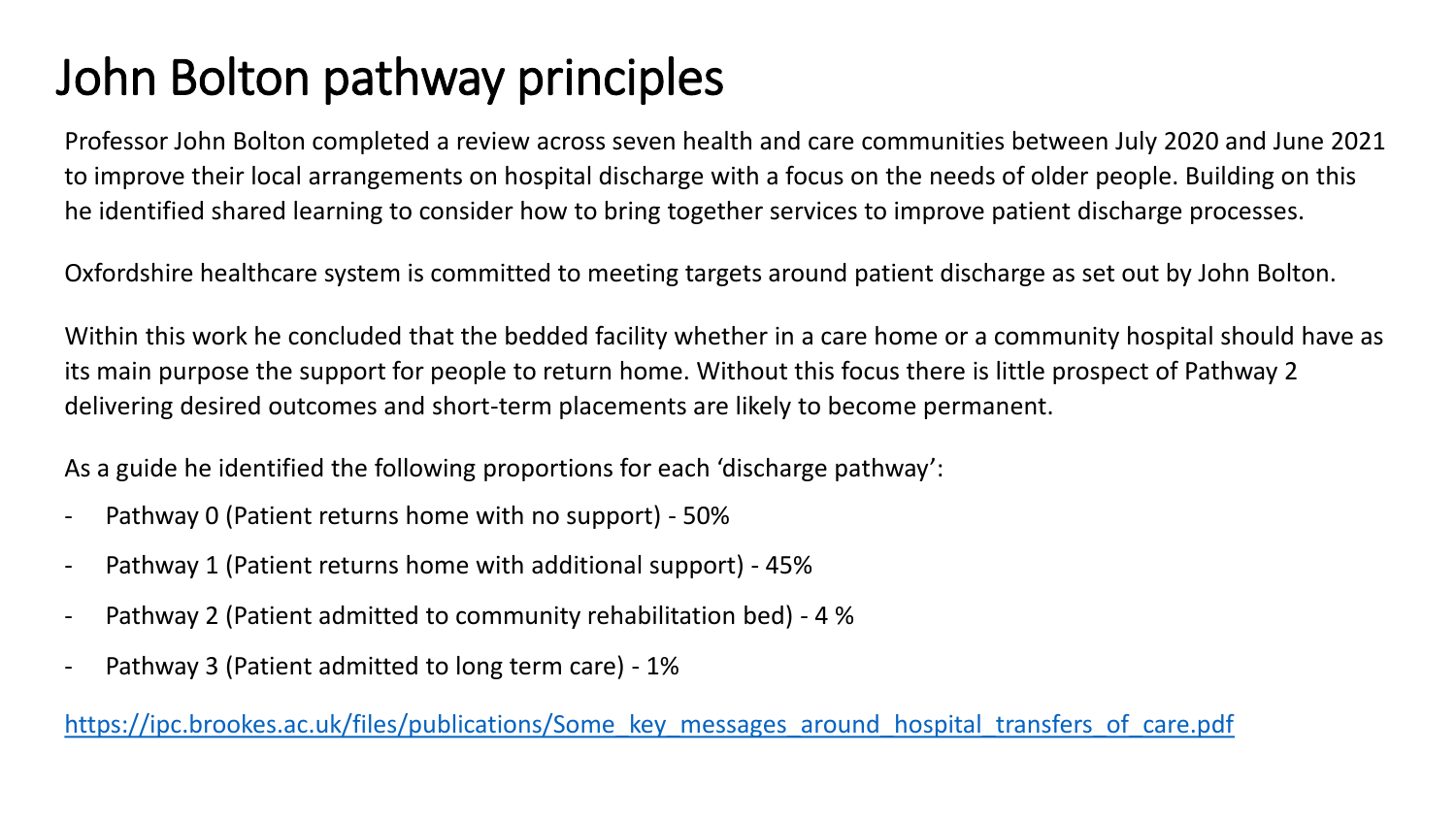# Ageing Well: Urgent community response

- Another national NHS programme, this is focused on reducing avoidable admissions.
- Preventing admissions and providing care at home is critical to managing hospital capacity over the Winter & pandemic period and to improve outcomes.
- Many people with frailty currently admitted to hospital through A&E don't need inpatient care estimates range up to 30%.
- The 2018 National Audit of Intermediate Care recommended that intermediate care capacity needed to double to meet demand and that waiting times for crisis response were on average 5.1 hours and for reablement were 5.6 days.
- Care Quality Commission (CQC) research (2018) has shown that investment in lower-level preventative services can lead to a reduced need for care and support and cost saving equivalent to £880 per person.
- Therapy led reablement is proven to reduce need.
- [Further details are available on the NHS England website \(https://www.england.nhs.uk/community-health](https://www.england.nhs.uk/community-health-services/community-crisis-response-services/)services/community-crisis-response-services/).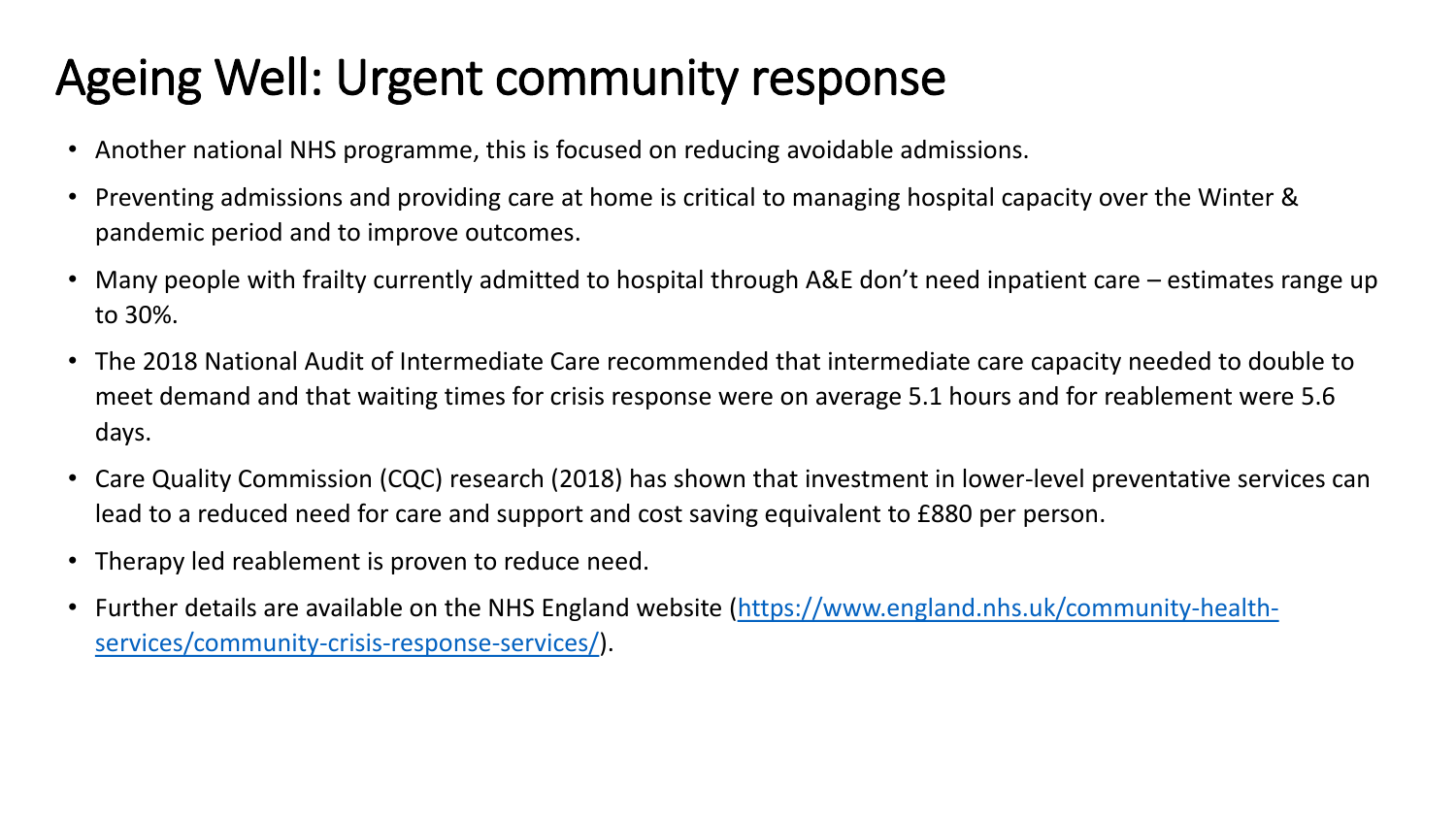Recommended role of community beds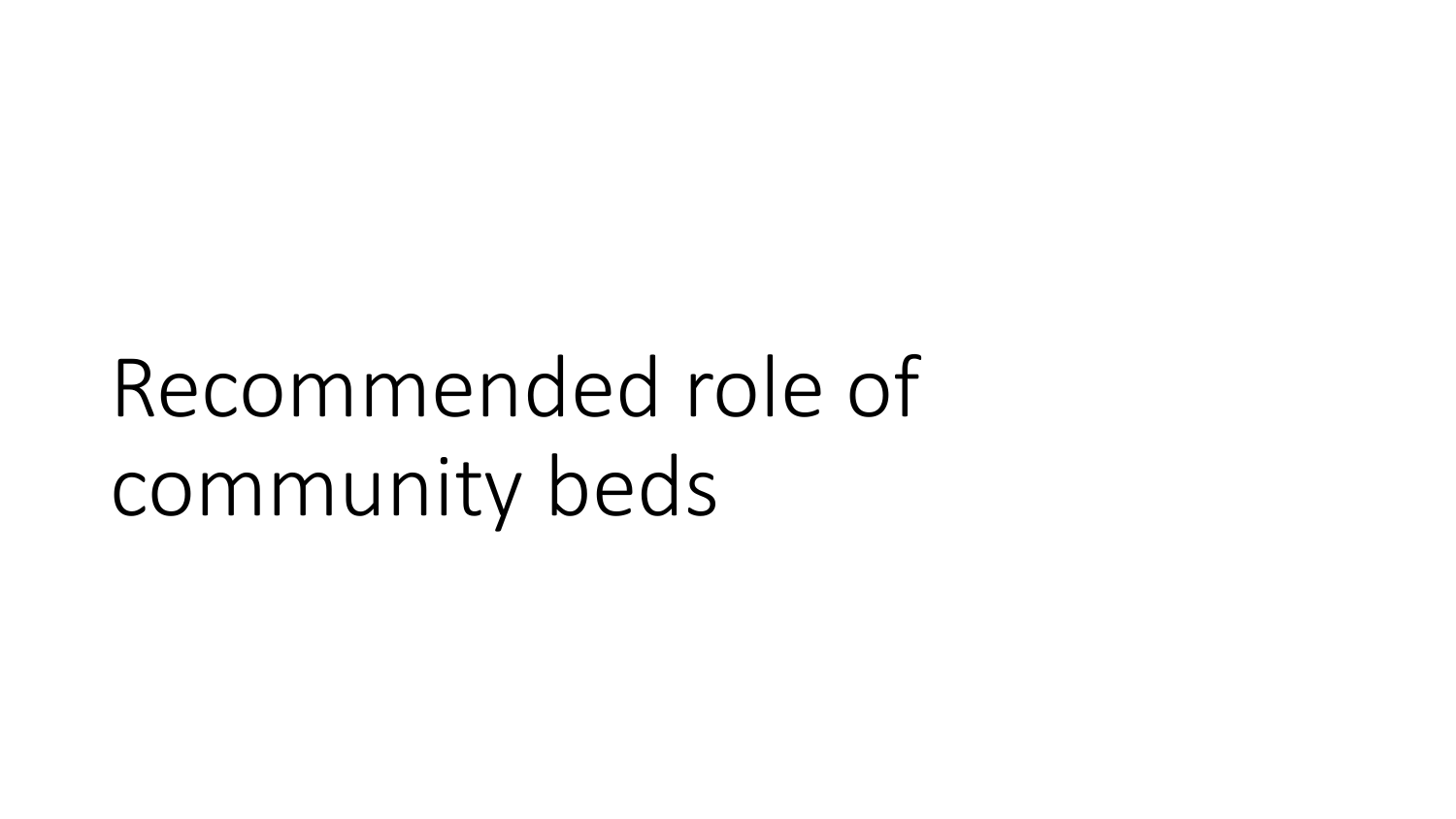## Constraints on the use of community beds

#### **1. Flexibility of bed numbers to meet needs**

- o Based on seasonal demand there has tended to be an increase in demand for bedded care over the winter period.
- **2. Sustainability of staffing for small rehabilitation wards and challenges around recruitment**
	- o Where a ward has only a small number of beds it is much harder to provide sustainable staffing which can impact on the ability of that ward to provide optimal care
	- o The [Lord Carter review](https://www.england.nhs.uk/wp-content/uploads/2019/09/20180524_NHS_operational_productivity_-_Unwarranted_variations_-_Mental_....pdf) (2018) noted that "a much clearer idea of 'what good looks like' is needed but one thing is certain an isolated 10-bedded inpatient facility is unlikely to be clinically or financially secure". The review also showed that smaller units have significantly higher running costs on average.

#### **3. Limitations relating to the physical estate including parking, building size, shared space requirements**

o Need to review the physical estate constraints for each ward as well as consideration of any capital works which could be completed to mitigate these as well as any travel impacts for patients having to travel between wards if smaller wards are seen to be less viable.

#### **4. Interest of providers to deliver short stay hub beds**

o Where hub beds are identified as preferable to community hospital beds to meet the needs of patients, consideration needs to be given to whether there is sufficient interest from local providers to deliver hub beds in this area.

#### **5. Delayed discharges impact on capacity to return people home**

- o Shortage of capacity to support people to return home results in delayed discharges, which in turn mean that more community beds need to be kept open to support those who cannot yet safely return home.
- o Across Oxfordshire between 20 and 30 people are impacted by delays on most days. Recent reviews of home based reablement have identified this as a significant challenge.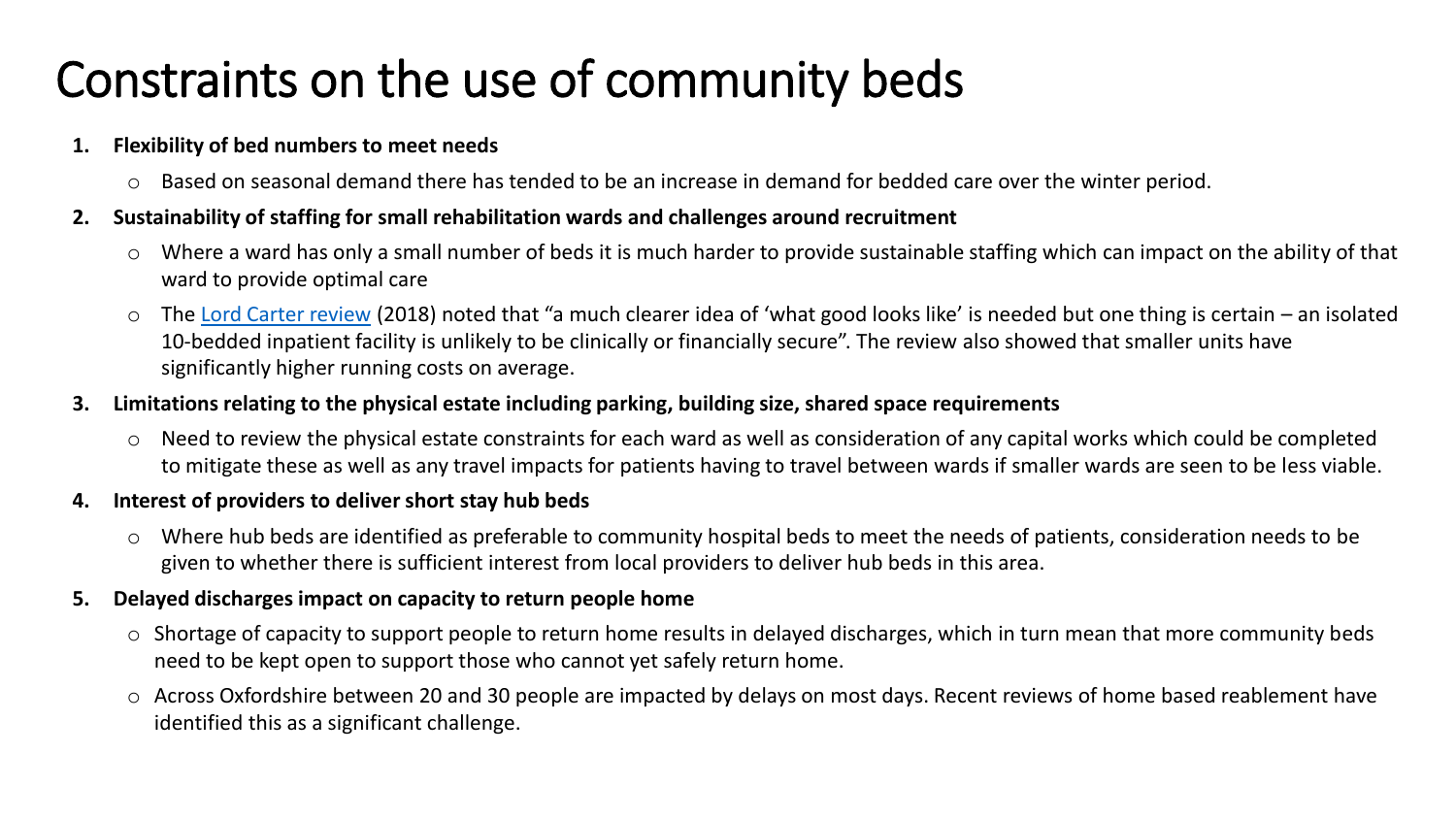# Improving the model for community inpatient care

- As a general principle, Community Hospital beds are best used to provide therapy and care which can't be delivered within a non-bedded environment in the community.
- The working group agreed that admission to a community bed should be based on:
	- The identification of a care, reablement or therapy need that cannot be met in the patient's usual home environment
	- The frequency and intensity of health care needs, i.e. how often the individual needs care
	- Diagnostic certainty and relative medical stability, i.e. how confident professionals are that the needs of the patient are understood and likely to remain consistent
- The following approach to determining whether someone's needs are best met within a community bed is recommended:
	- We will always consider first whether someone can return home and if their needs could be better met within the community.
	- No one whose care and health needs can be met at home at the time of discharge should be placed in a community bed. To inform this decision making, it is recommended that a frailty score could be used to assess the needs of each patient.
	- We will minimise wherever possible delays which result in people remaining in the bed when it is not the right place for them.
- A 24-hour 7-day reablement approach should be implemented. This would reduce the extent to which discharges would be affected by the time and day on which a patient is due for discharge.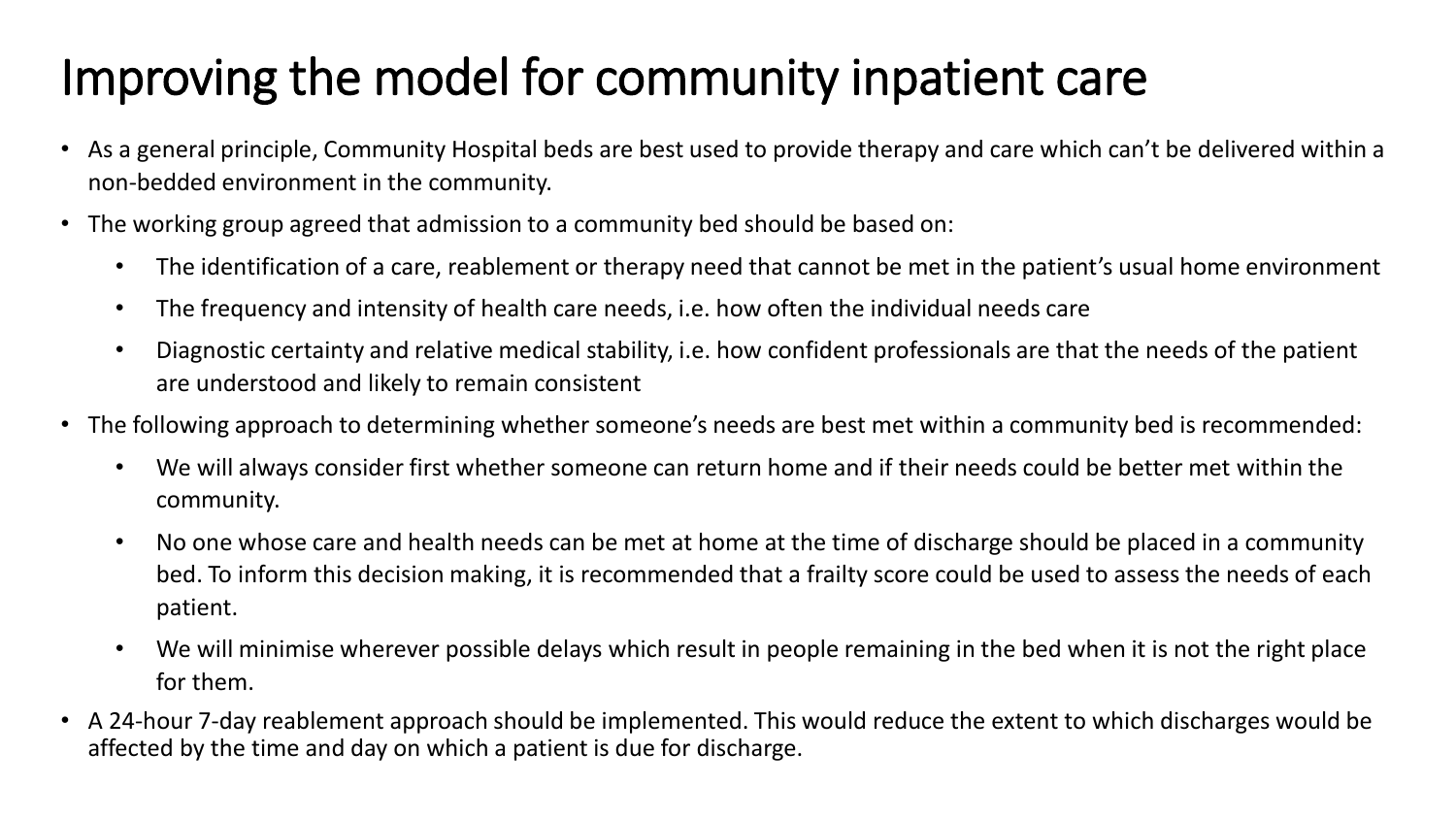# Recommended community bed pathways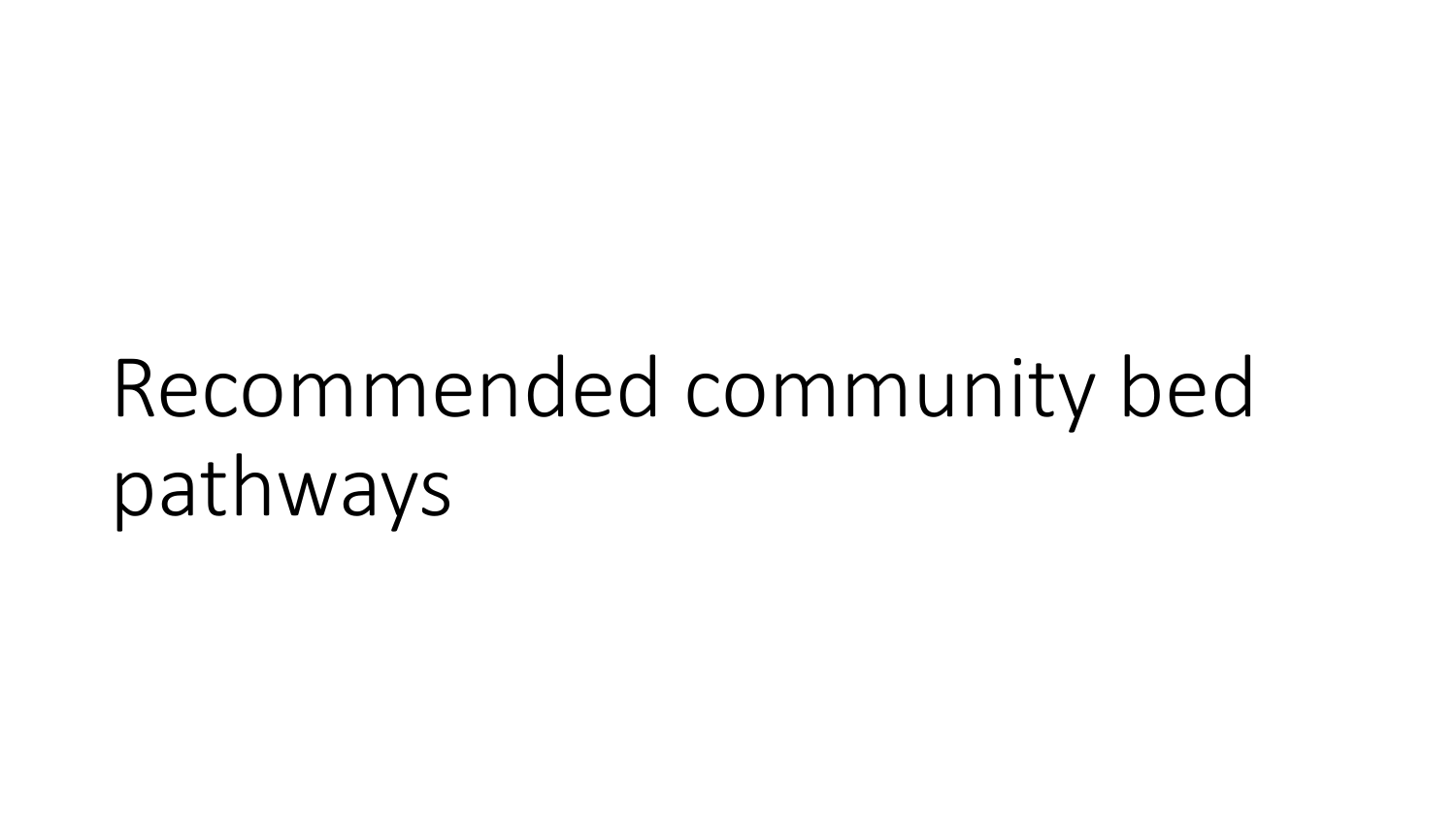# Rehabilitation and recovery - Community Hospital inpatients

A bed-based assessment and rehabilitation offer, most commonly required by people with significant frailty, disability or co-morbidity. The type of rehabilitation and recovery varies between locations based on the complexity of the patient need.

#### **The need:**

A proportion of people who have had a significant period of illness or immobilisation, or who are recovering from injury or surgery, need expert inpatient rehabilitation and/or nursing to reach strength-based goals within a target timeframe.

#### **Location:**

A period of bed-based reablement or rehabilitation is required by approximately 4% of all acute hospital discharges according to national models and should be made available to patients in all Network Areas of the county through a series of well-resourced, equipped and suitably staffed Community Hospital inpatient units.

#### **Examples of patients supported**:

People with multiple care needs and diagnoses (co-morbidities) who require full time care & therapy to rehabilitate, this might include:

- $\circ$  Admitted to hospital following a fall which caused multiple fractures admitted for rehabilitation. Rehabilitation limited due to pain and postural hypotension
- $\circ$  Admitted to an intensive care unit and is recovering from post ICU deconditioning, also has general frailty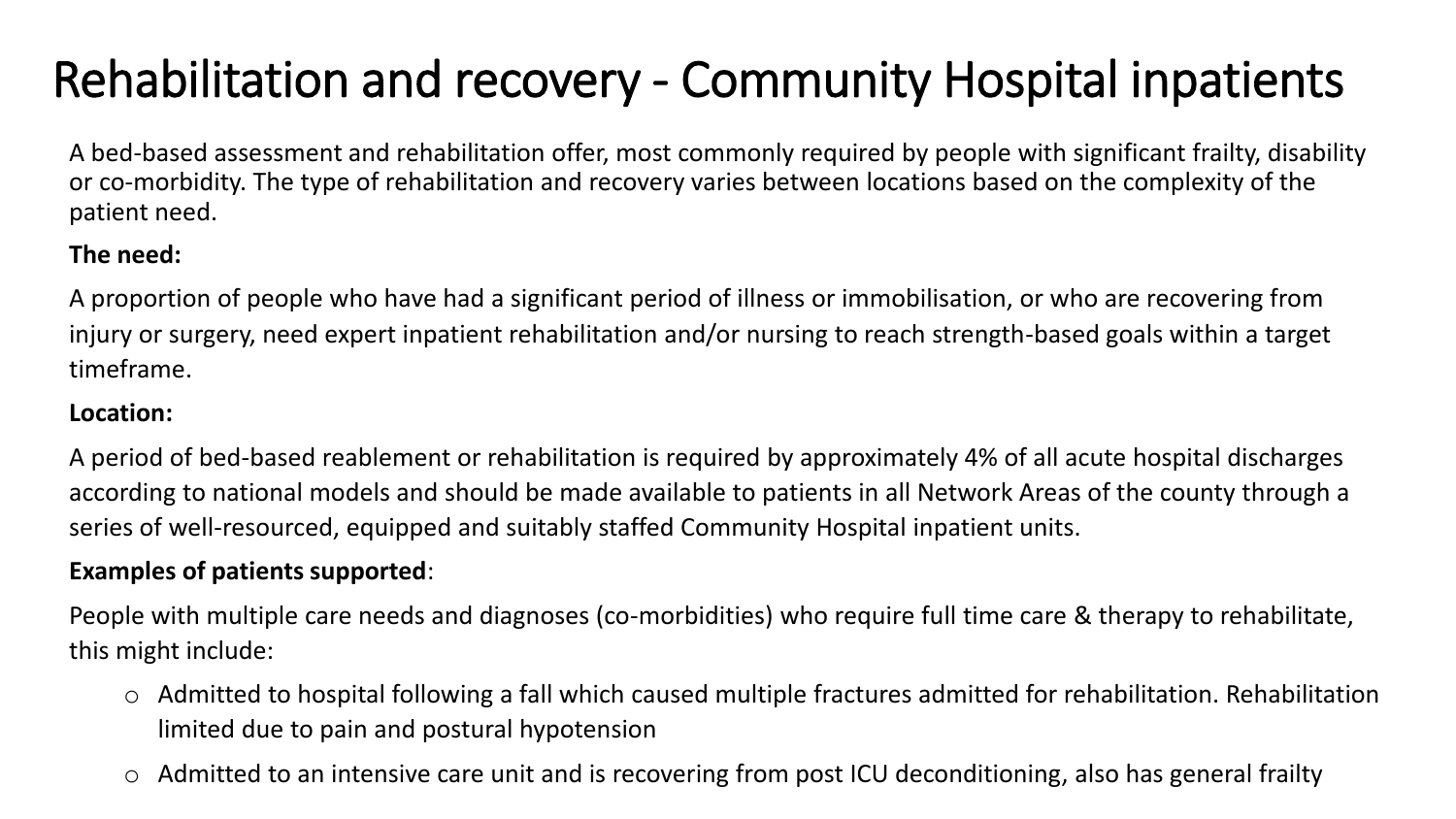# Rehabilitation and recovery – care home reablement (hub beds)

A bed-based assessment and rehabilitation offer, most commonly required by people with significant frailty, disability or co-morbidity. The type of rehabilitation and recovery varies between locations based on the complexity of the patient need.

#### **The need:**

People who require a short and less intensive period of focused bed-based reablement or assessment before transfer to home reablement (Pathway 1) or no further reablement (Pathway 0) or who may need a permanent placement in long term care (Pathway 3).

#### **Location:**

A period of bed-based reablement or rehabilitation is required by approximately 4% of all acute hospital discharges according to national models and should be made available to patients in all Network Areas of the county through a series of well-resourced, equipped and suitably staffed Community inpatient units.

- $\circ$  A person who is unable to put weight on their hip following surgery for a fracture but is unable to return home as they need additional support
- o A person where there is clinical uncertainty over whether they will respond to rehabilitation and would benefit from a period of bed-based care outside acute hospital that will allow an assessment of their needs.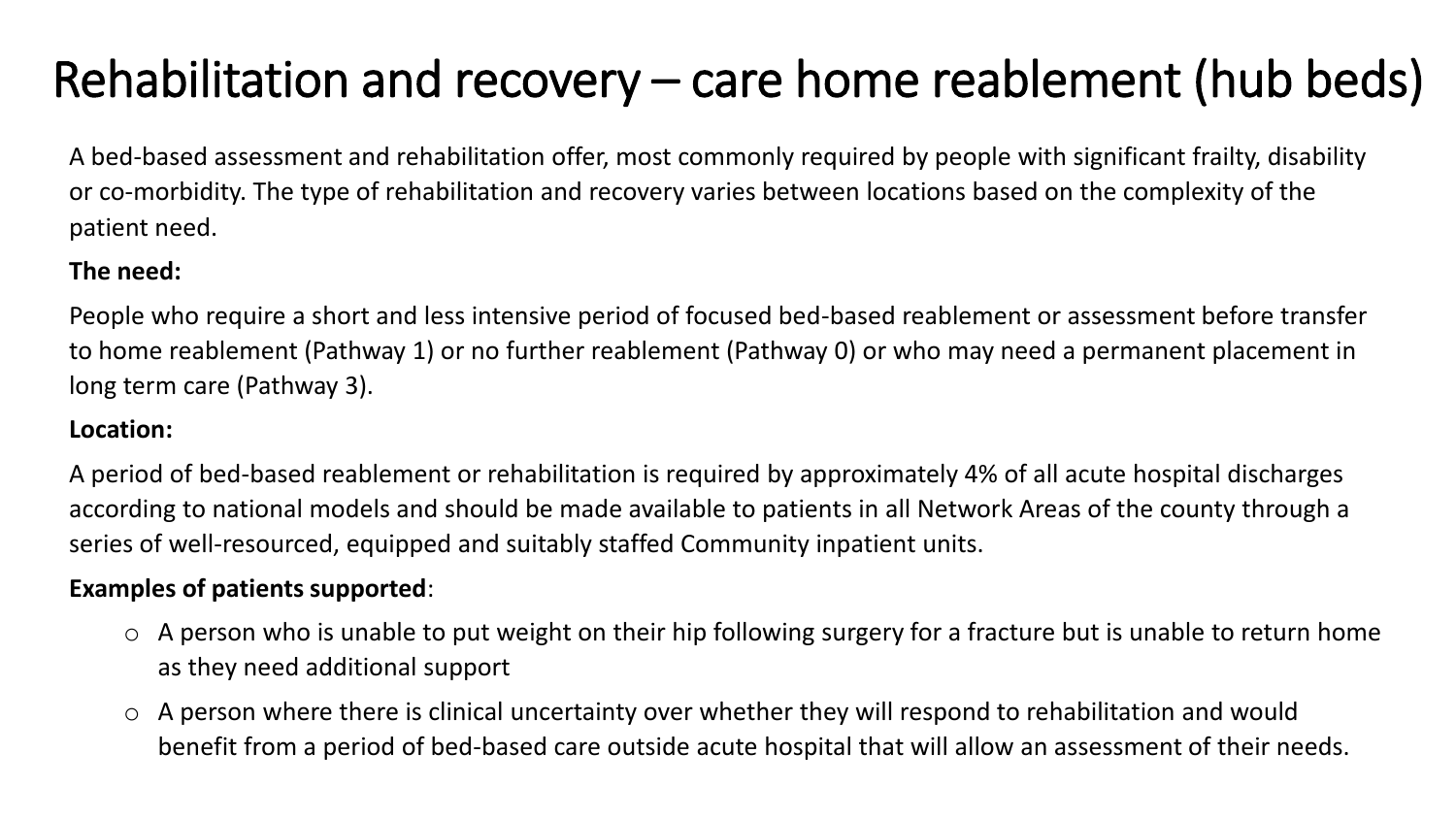### Sub-acute care and stabilisation

#### **The need:**

People who become unwell, injured or whose health deteriorates and who have frailty, multimorbidity or complex needs, may require an actively managed period of stepped-up monitoring, medical treatment, nursing care or therapy until they are stabilised but don't need the facilities of an acute hospital

#### **Location**:

Patients in this pathway require rapid assessment in an ambulatory care or same day emergency care unit, following by a period of monitoring and treatment from a suitably trained multi-disciplinary team of medical, nursing and therapy professionals. They also require access to diagnostic and imaging services, such as x-ray, and so these facilities should be co-located together. Because of these essential needs, it is necessary to provide this care on a limited number of specialised Community Hospital sites with appropriate staffing and facilities.

- o An older person who is unable to walk due to unexplained weakness and has become slightly confused
- o A person with multiple health conditions who has become gradually more breathless and fatigued over the past week
- o A person with frailty who has been seen in an acute hospital and is well enough to return home, but requires a specific treatment and re-assessment by clinical team the following day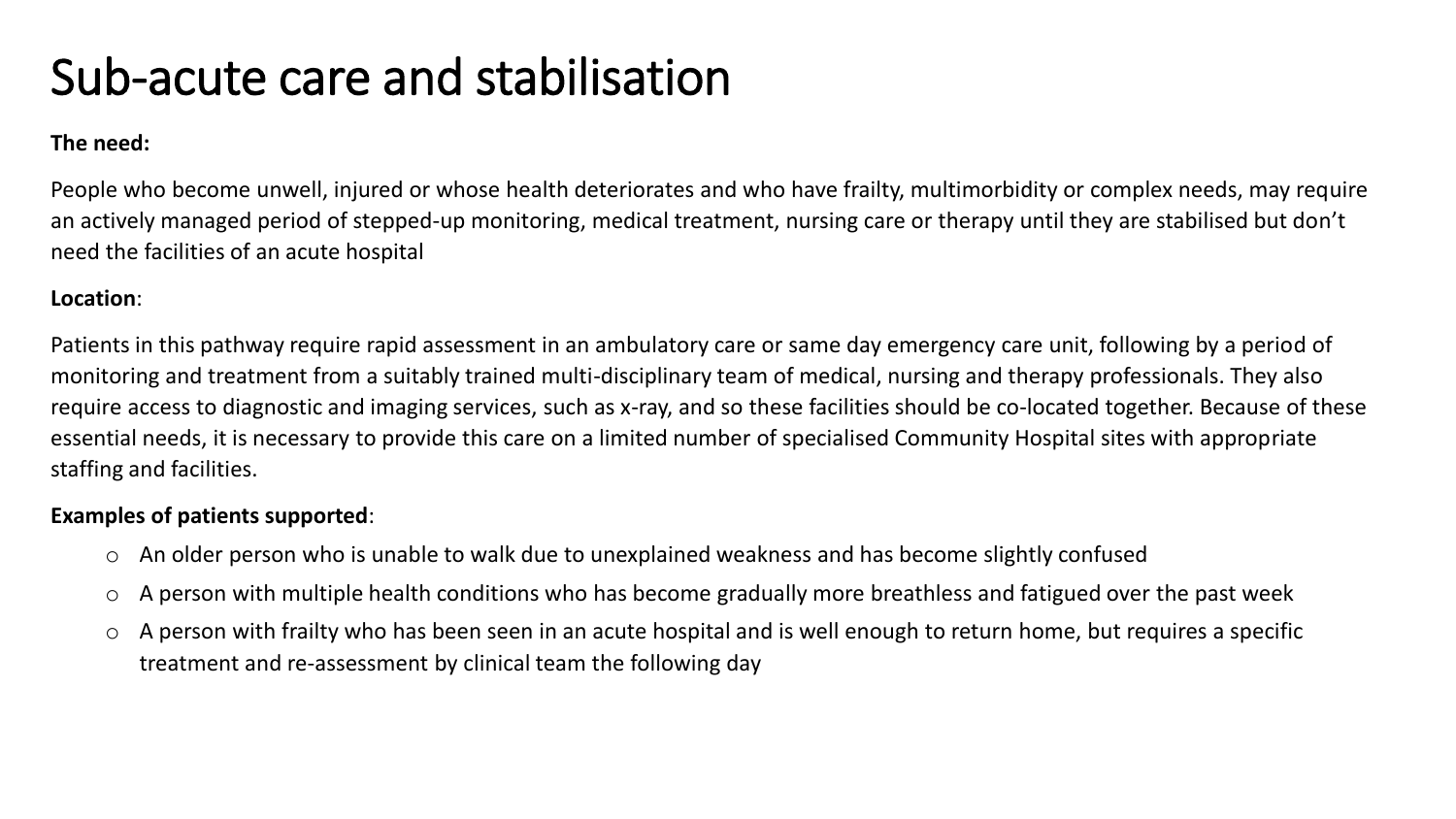### Bariatric

#### **The need:**

There is an increasing number of people with a high BMI who require specialised equipment, facilities and professional input to enable them to experience safe care and rehabilitation, so they can return home and access appropriate weight management support

#### **Location:**

This cohort requires use of specialised equipment, premises adaptations and staff trained in providing care for plus-sized people. As a result, it is necessary to provide this care on a limited number of specialised Community Hospital sites with appropriate staffing and facilities.

- o A person with a BMI of 40 who has had a fall causing toe fractures and is immobile. Previously transferred with pivot transfer but unable to do so with fractured toes so needs significant support.
- o A person with a high BMI who is recovering from a below knee amputation.
- o A person with a high BMI and complex diabetes and a skin infection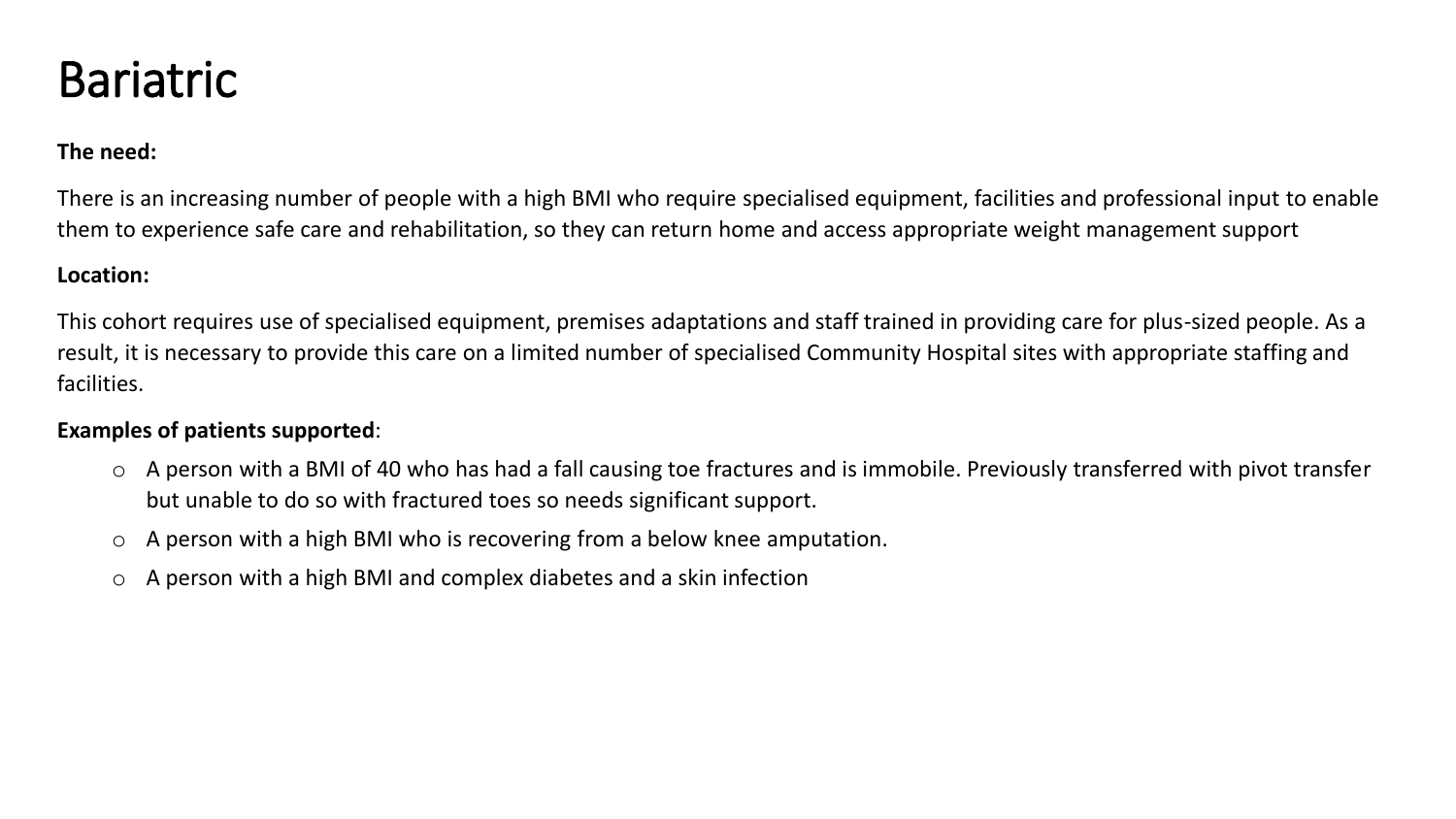### Stroke rehabilitation

#### **The need:**

A significant proportion of people who have had a stroke require a period of targeted rehabilitation in an environment with specialised staff and facilities, in line with national stroke guidance.

#### **Location:**

Specialist stroke care is provided at the Oxfordshire Stroke Rehabilitation Unit (OSRU), located at Abingdon CH

- $\circ$  A person who has had a stroke and needs intensive therapy to help them to regain the ability to eat, speak and move themselves. This might include speech therapy, support from a dietitian and therapy to improve movement.
- o A person who needs 2:1 care following a stroke to support them with eating drinking, washing, dressing, toileting and overnight needs. They also may need dietitian and specialist support to feed including starting up Peg feeding and NG tube feeding and support to learn to feed themselves prior to returning home.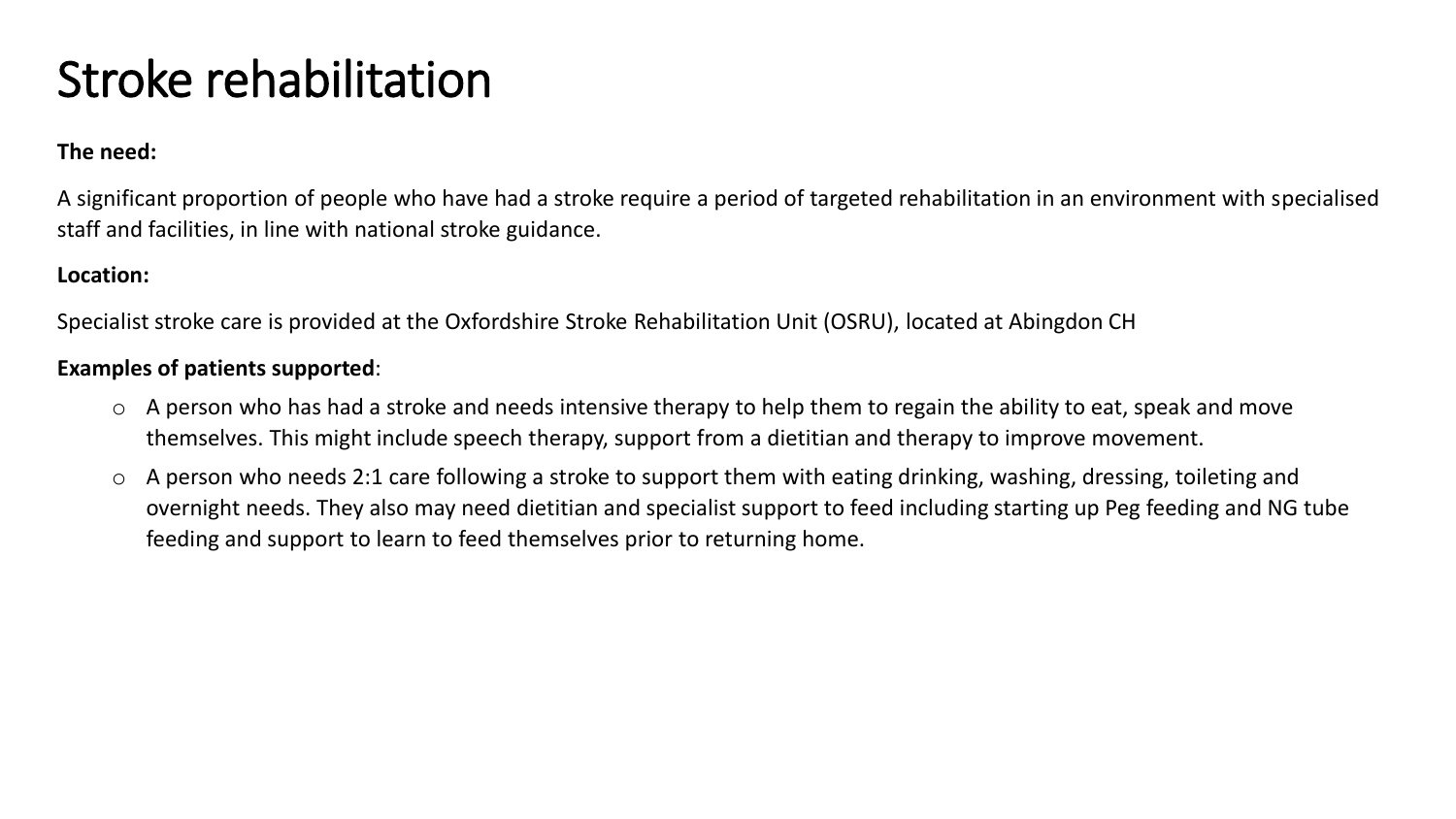### Specialist Care towards the end of life

#### **The need:**

Most people prefer to die at home when nearing the end of life and this aim will be supported through enhanced community-based end-of-life-care services and primary care, in partnership with the hospice charities. Much care for people in the last year of life will continue to be provided in Community Hospitals with the aim of restoring their independence and enjoyment of life at home for as long as possible. However, a small number of specialist palliative care beds is necessary to support some people at the end of life when it is not possible to provide them with adequate symptom control at home or when other factors mean an admission is necessary to ensure safety or minimise distress. Not all patients admitted to one of the specialist palliative care beds will die there; some will have a planned return home once stabilised.

#### **Location:**

Specialist end-of-life care is best provided in a purpose-built facility that provides a calm environment, enables family members to stay on site and where staff can develop specialist skills in palliative care.

#### **Examples of patients supported**:

 $\circ$  A patient for whom a period of in-patient care would be preferable to care at home. The reasons for this can include carer fatigue or distress; the patient lives alone without support between carer visits; the patient may be a parent of young children and prefer not to live their last days in the family home; there may be symptoms which could be more easily stabilised in an in-patient environment; or a patient requiring additional support or treatment in their last days.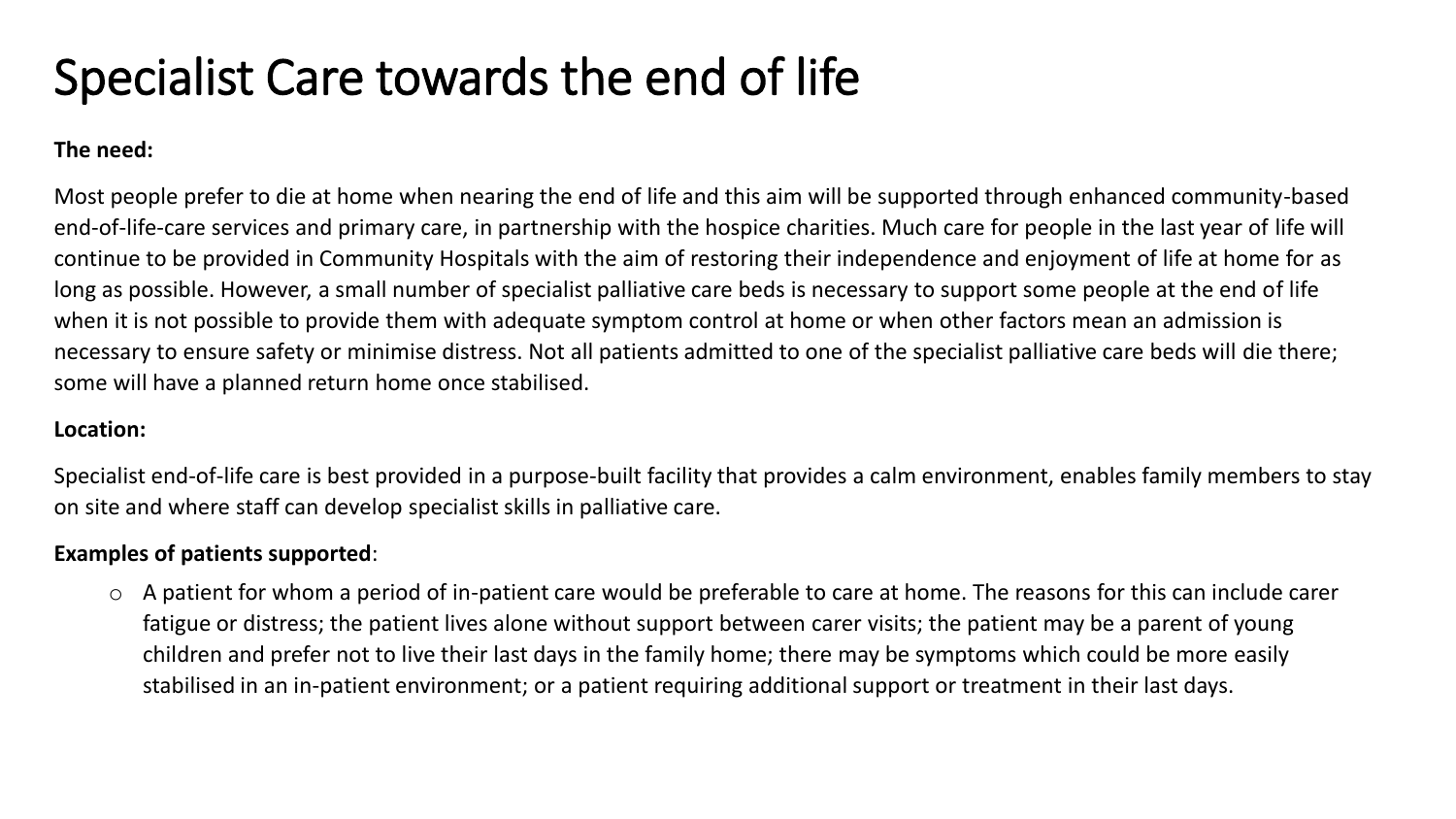# Additional pathways identified

In addition to the pathways identified above, it was agreed that consideration should be given to the development of the following pathways which are not currently provided. Further detailed work is required to agree the optimal way to deliver these pathways.

#### **Specialist neuro-rehabilitation**

- **The need:** Inpatient care and rehabilitation for those with level 2 neuro-rehabilitation needs (as defined in national guidance) alongside the existing stroke pathway
- **Location:** This provision would ideally be co-located with Stroke rehabilitation to enable sharing of specialist resources, facilities and expertise and a more sustainable staffing model

#### **Acute confusion**

- **The need:** People with an acute confusional state of delirium (which is often caused by a combination of acute illness and dementia) who are sub-acutely unwell require specialist staff and resources, as they are often unable to engage successfully with therapy in a traditional ward setting and can wander, be at increased risk of falls, or exhibit challenging behaviours. An acute ward environment is often suboptimal as it can cause additional confusion and distress for the person and their family. Skilled assessment is often required to provide evidence that the delirium will resolve with treatment and to establish clear goals to enable people with permanent confusional states (e.g. advanced dementia) to move onto appropriate long-term care placements.
- **Location:** This service would be best developed at a site with suitable facilities, layout and staffing to provide the appropriate environment for people with acute confusion to receive effective care and maintain their dignity. A site with close links to Adult Mental Health expertise and support would be ideal.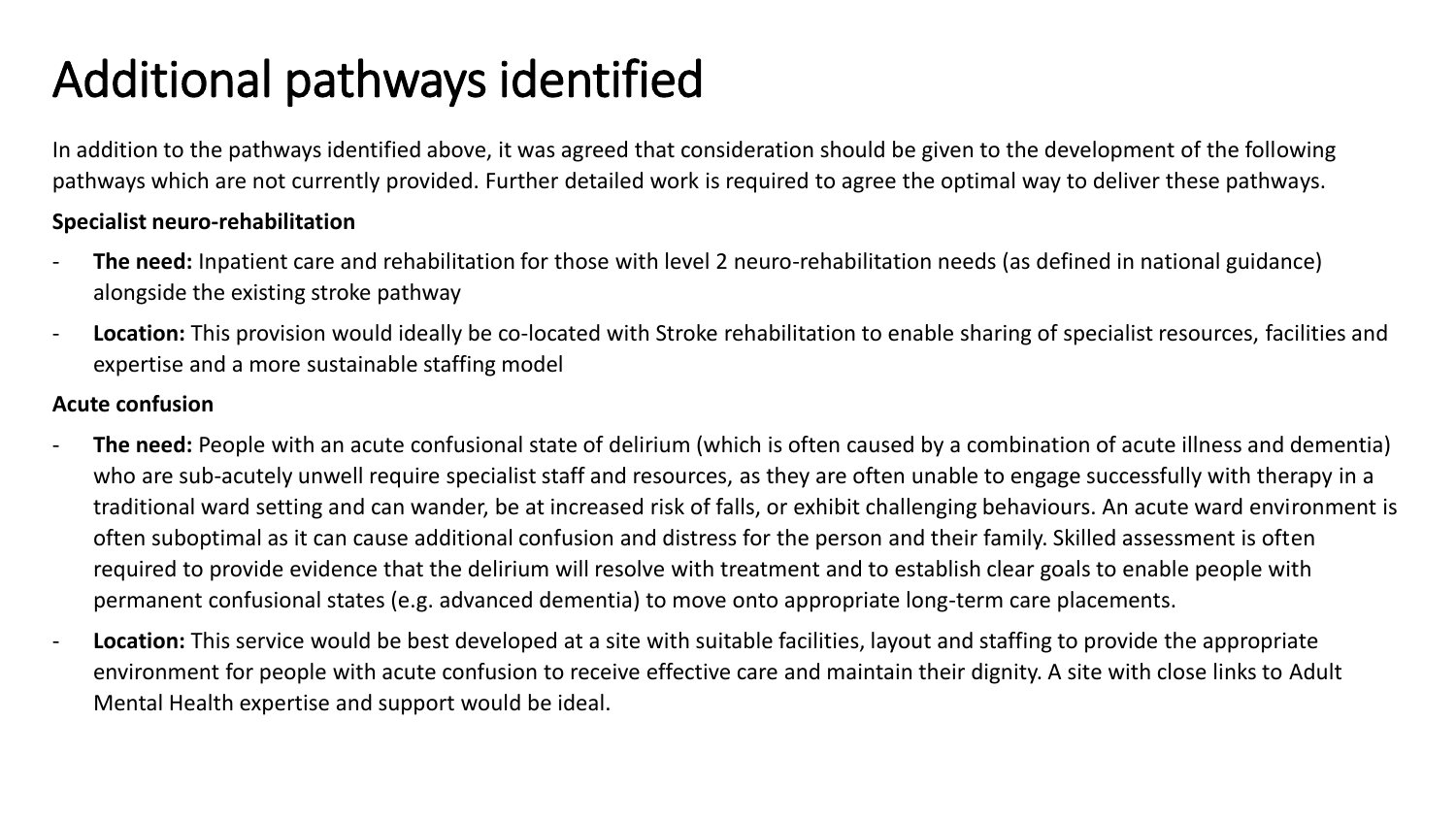Implementation considerations identified by the workshops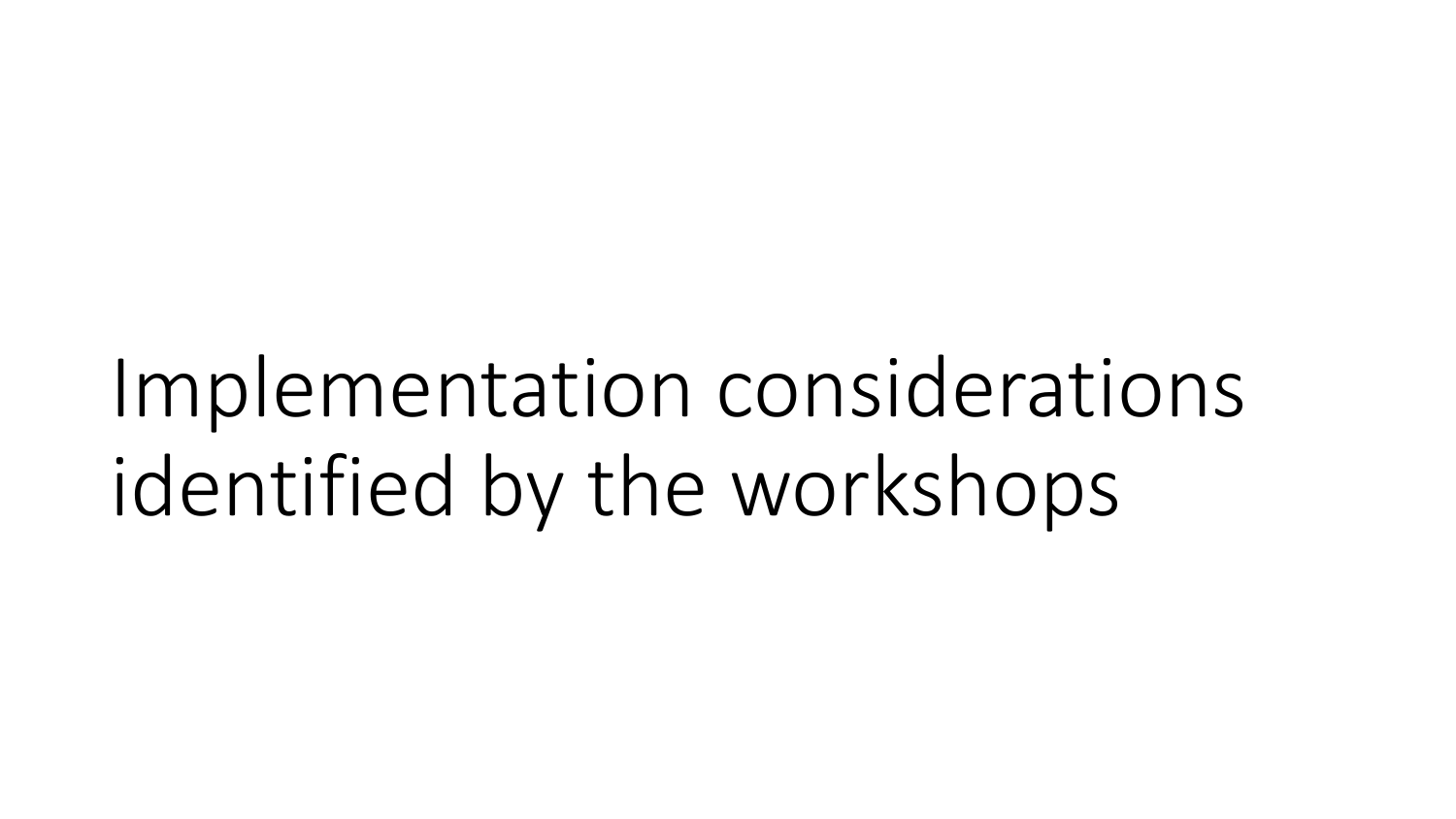### **Dependencies**

#### **Expanding the community therapy and nursing offer ;**

• Community beds make up only a small part of the community services offer. Any future model of beds needs to consider the way in which beds fit into the wider community therapy and nursing offer which support people to remain well at home.

#### **Night sitting and live in carers;**

• A number of patients are currently admitted to a community bed because they are not safe to return home and be alone during the day or overnight. Development of a night sitting offer and strengthen live in carers would reduce the number of community beds required.

#### **Urgent community response 2-hour support to improve admission avoidance;**

• The urgent community response programme (as mentioned in the evidence base above) is a national programme to reduce the number of people who require admission to a bed. This will therefore have a significant impact on the way in which people are supported within their own homes and so reduce the need for community beds.

#### **Access to specialist support such as hospital at home;**

• Community based interventions such as hospital at home which is a service to enable people with complex health needs to remain at home, have a significant role in enabling admission avoidance.

#### **24/7 rapid decision making in the community;**

• One reason why people might be admitted to a community bed would be challenges around the ability to make urgent decisions within the community. Strengthening of decision-making processes within the community will therefore reduce the number of patients needing to be admitted to beds.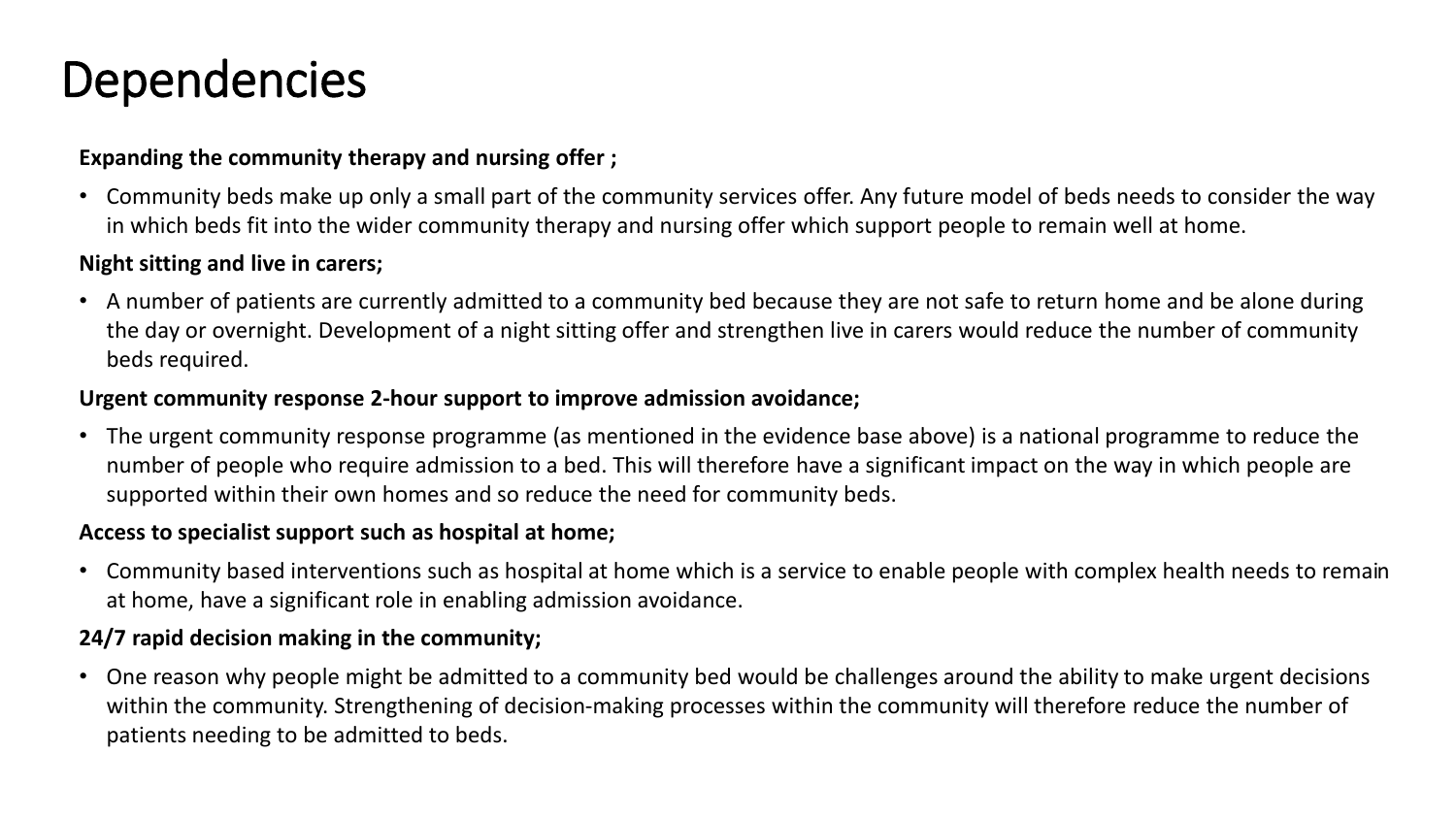### Dependencies (cont.)

#### **Domiciliary care & respite beds and support for informal carers;**

• By strengthening both the domiciliary and respite care within the community the number of people needing to be admitted to a community bed and also the length of stay of those who have been admitted can be reduced.

#### **Primary care support/intervention;**

• While patients remain within the community they are supported by their local GP (primary care) and so the level of support and intervention which can be delivered within the community will impact significantly on the number of community beds required.

#### **Community staff equipment;**

• This includes areas such as IT, PPE, transport, medical equipment. The equipment available within the community is central to determining how much care can be provided within the community.

#### **Community patient equipment;**

• The availability of equipment for patients such as hospital beds, pressure relief, toileting equipment, mobility equipment, is a key dependency for community beds as it is a significant contributing factor to patients being admitted to a bed rather than remaining at home.

#### **SCAS and patient transport;**

• The ability to move patients around the community in a timely way and the capacity to provide this, both through the South Central Ambulance Service and wider patient transport, impact on the time taken to arrange for a patient to return home and so increase the length of stay within a community bed.